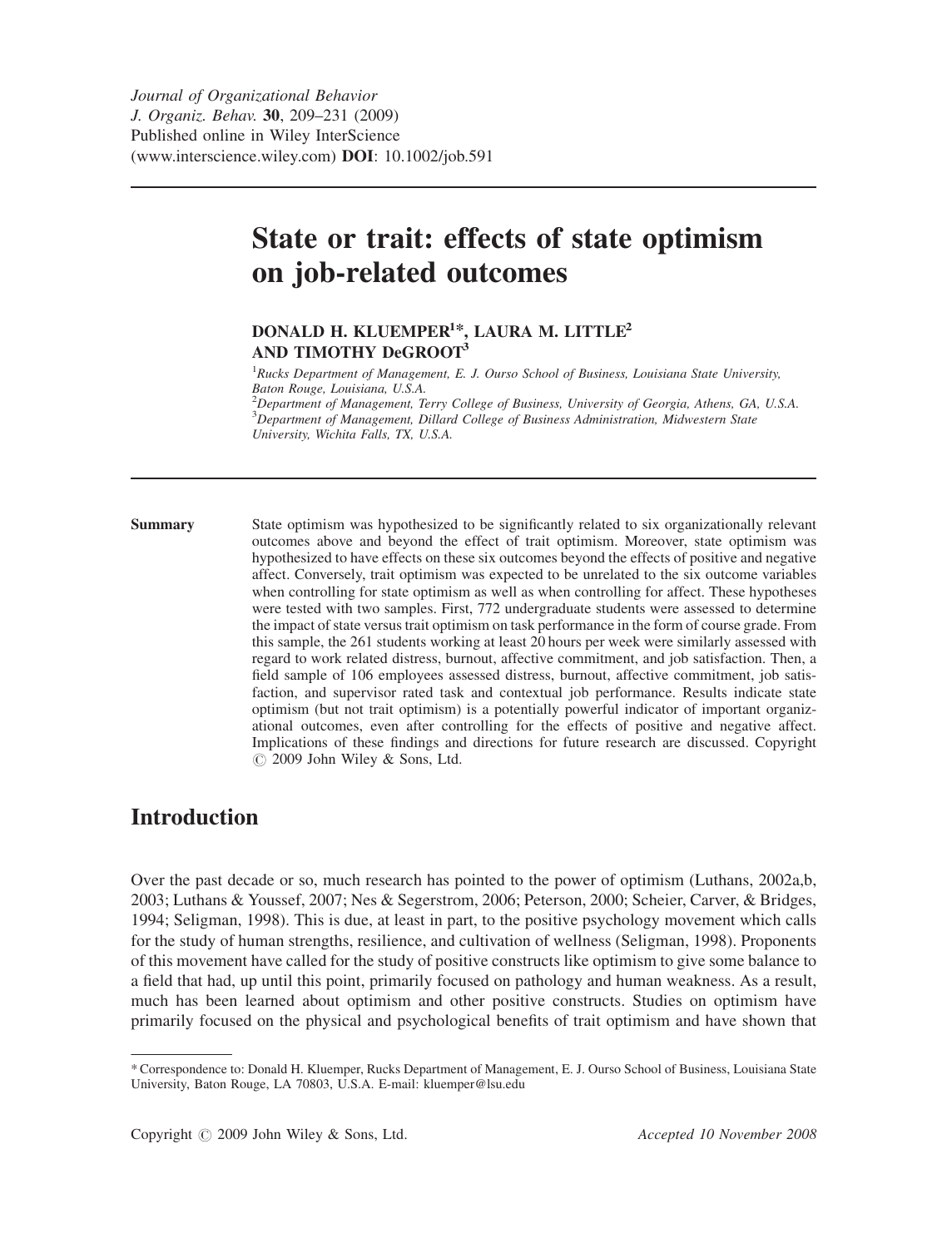individuals, who generally believe that good things will happen in their future, benefit from this positive thinking. For example, people with trait optimism recover faster from surgery and report a higher quality of life 6 months postoperatively (Trunzo & Pinto, 2003). In addition, people high in trait optimism tend to have superior physical and psychological health (Peterson, 2000).

The link between trait optimism and general health symptoms has been consistently supported, though this is where research on optimism has typically stopped. As the positive psychology movement extends into organizational research in the form of positive organizational behavior (POB) (Luthans, 2002a), research on optimism should follow. POB focuses on the study and application of positivelyoriented human resource strengths that can be measured, developed, and effectively managed for performance improvement in the workplace (Luthans, 2002a, b, 2003; Luthans & Youssef, 2007; Nelson & Cooper, 2007; Wright, 2003). Luthans and others support the study of positive states in relation to work outcomes because they are changeable and measurable and have significant practical implications for managers. This new line of research calls attention to an unexplored area in the current optimism literature: investigation of the effects of optimism as a malleable, manageable construct (state optimism) versus the effects of the general construct (trait optimism) on job-related outcomes. Clearly, this distinction is important from both theoretical and practical perspective and in fact, many researchers have called for more research investigating the relative contribution of state and trait measures on organizational outcomes (i.e., Wright, 1997; Wright, Cropanzano, & Meyer, 2004). In fact, Wright (2007) specifically calls for further evaluation of the widely assumed but rarely measured distinction between ''state'' variables espoused by POB and ''trait'' variables discussed in positive organizational scholarship (Cameron & Caza, 2004; Cameron, Dutton, & Quinn, 2003). This paper answers this call and investigates the relative influence of state and trait optimism on the outcome variables psychological distress, burnout, affective commitment, job satisfaction, task performance, and contextual performance.

## Optimism: Theoretical Framework

Although there is no agreed upon definition, Tiger (1979) defines optimism as ''a mood or attitude associated with an expectation about the social or material future—one which the evaluator regards as socially desirable, to his advantage or his pleasure'' (p. 18). There are two primary and congruent theoretical mechanisms that have been used to further define optimism and to explain the impact of optimism on attitudes and behaviors (Peterson, 2000). These are Seligman's (1998) explanatory style model and Carver and Scheier's (1981) self-regulatory model.

Optimism has been theorized as an explanatory style in that it relates to how an individual explains the causes of both positive and negative events (Buchanan & Seligman, 1995). Individuals who attribute the causes of bad events to external, unstable, and specific causes and attribute the causes of good events to personal and pervasive causes are optimistic. Those who attribute the causes of bad events to internal, stable, and global causes and the causes of good events to unstable causes are pessimistic. Thus, optimists take credit for positive happenstances in their lives and they believe that the personal causes of the positive events should continue to exist in the future. Furthermore, these personal causes or personal competencies will be useful in handling future situations in many different aspects of their life. Seligman (1998) call this style ''learned optimism'' which is in opposition to ''learned helplessness'' in that individuals who are able to learn that setbacks in life can be attributed to one time causes rather than a general disconnect between personal actions and outcomes and that successes are due to personal causes will be more motivated to work towards future goals.

Copyright  $\odot$  2009 John Wiley & Sons, Ltd. J. Organiz. Behav. 30, 209–231 (2009)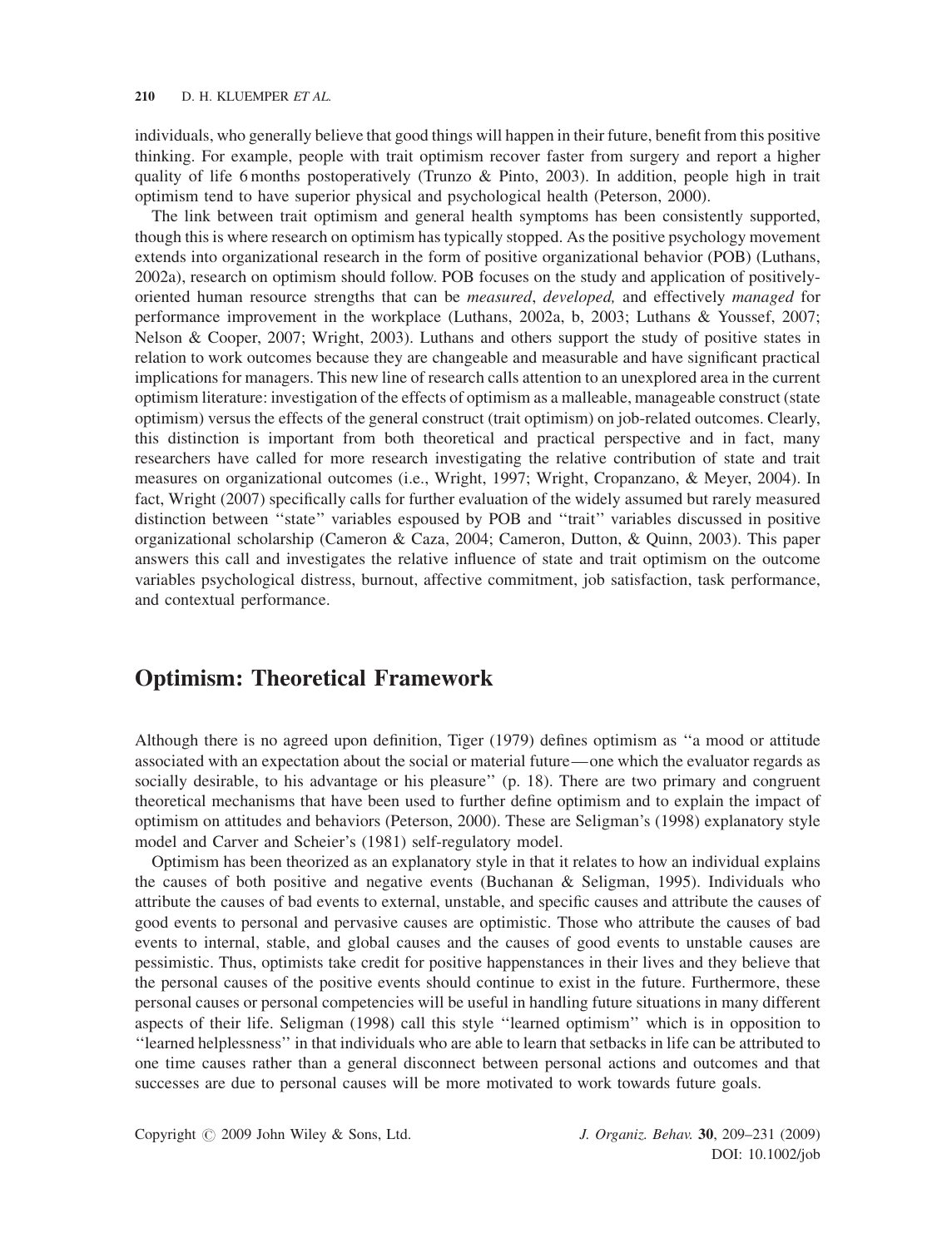Carver and Scheier (1981) argue that optimism influences outcomes through its self-regulatory nature. They theorize that all human behavior can be cast in goal terms and argue that when an individual becomes aware of a discrepancy between a goal and his/her present situation, an assessment process is initiated. If the individual perceives that this discrepancy can be reduced and result in desirable outcomes, s/he will continue to exert efforts to attain those desirable outcomes. If, on the other hand, the individual perceives that desirable outcomes are unattainable, s/he will reduce effort. From this perspective, it is expected that optimists continue to strive, work hard, and cope actively with the problems they encounter, while pessimists give up (Lee, Ashford, & Jamieson, 1993; Scheier & Carver, 1987; Scheier et al., 1989).

As mentioned above, these two theories have been discussed as congruent (Peterson, 2000). Both work together to explain why optimism should relate to positive outcomes, namely because individuals use their positive explanatory style to avoid allowing setbacks to discourage them and use success as an indicator that they are able to handle most situations that occur in their life. This positive explanatory style allows individuals to work harder and strive to reach their goals because they believe they have the skills to overcome the discrepancies between their current situation and their goals. Therefore, optimism involves cognitive and emotional components (as explained in Seligman's explanatory style theory) as well as motivational components (as outlined in Scheier & Carver's self-regulatory theory) and thus influences a variety of attitudes and behaviors.

## Optimism: State vs. Trait

While optimism has been almost solely investigated as a trait, many have suggested and empirically demonstrated that individuals can be trained to be optimistic (Seligman, 1998). Additionally, individuals who are generally optimistic can, at times, be pessimistic and vice versa. Therefore, researchers have concluded that optimism has both a trait and a state component (Luthans, 2002a; Luthans & Youssef, 2007). Trait optimism represents stable individual differences in the level of optimism generally experienced, while state optimism captures the optimism that may change based on situation or contextual factors. For example, encouragement from a supervisor who creates a situation in which reaching goals seems possible can cause an individual with little optimism in general to experience high levels of optimism at work.

Peterson (2000) further explains this by describing big and little optimism. Big (trait) optimism relates to less specific expectations and leads to desirable outcomes because it produces a general state of vigor and resilience. Little (state) optimism relates to specific expectations about positive outcomes and leads to desirable outcomes because of the specific, changeable, and context-specific nature of the construct. We argue that the self-regulatory and explanatory influences are present in both state and trait optimism; however trait optimism may differ from state optimism in its relationship with other outcomes, depending on the general versus context-specific nature of the outcome. More specifically, the more general construct, trait optimism, may relate more strongly with distal, general outcomes while the specific outcome expectancies of state optimism may relate more strongly with proximal, context-related outcomes. Thus, trait optimism relates to general outcomes like long term health because of the general nature of this variable while state optimism experienced in the workplace will relate more closely to work related outcomes. Others have made similar arguments concerning constructs with state and trait components (i.e., George, 1991). These relationships are hypothesized because states are impacted by situational and contextual factors. Thus, organizational culture or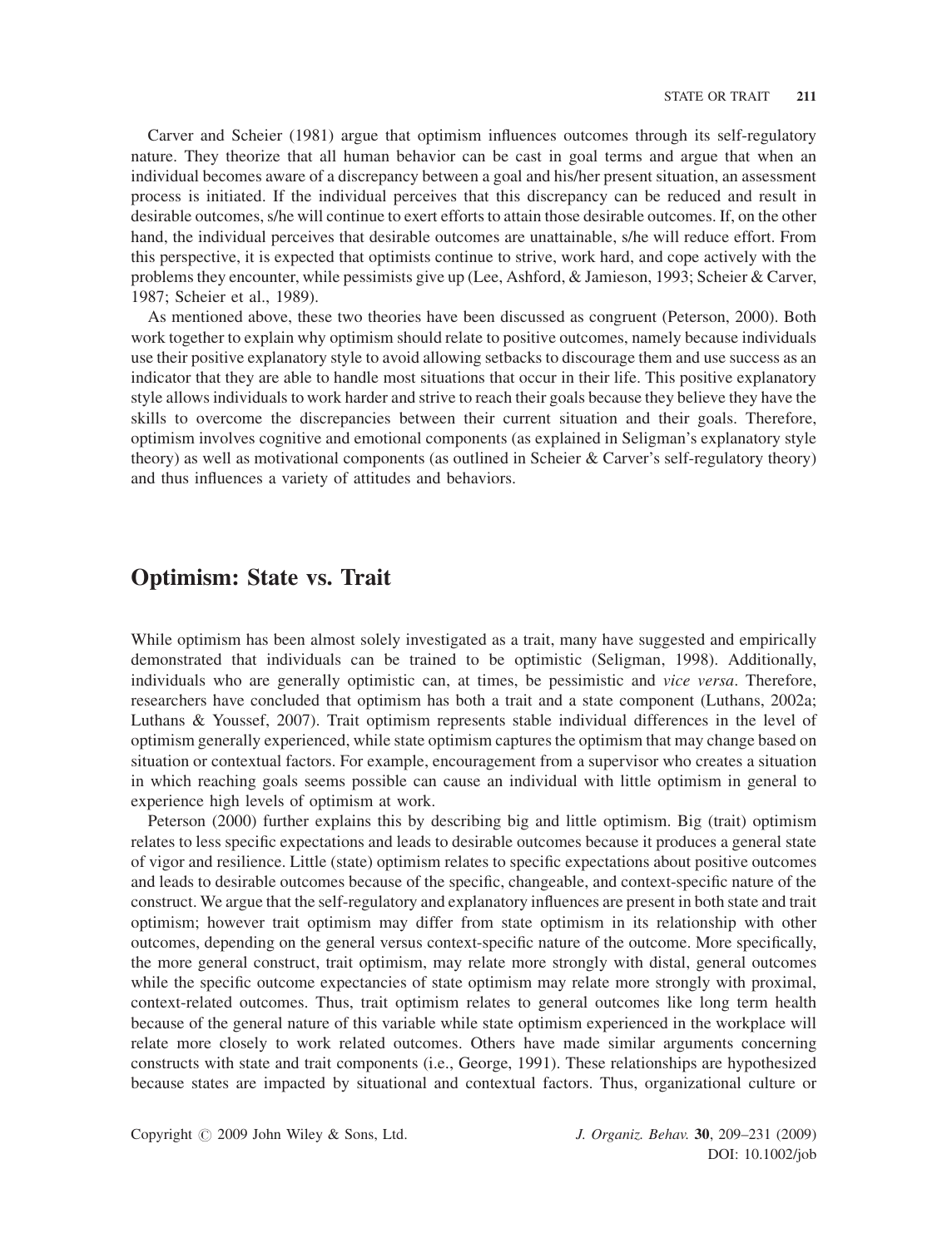leadership style, for example, may override the influence of chronic tendencies to impact attitudes and behavior.

To our knowledge, no research has investigated the effects of state optimism versus trait optimism on job-related outcomes. In fact, little research has investigated the relationship of trait or state optimism on job-related outcomes independently. This is particularly unfortunate when one considers the implications of understanding the effects of both trait and state optimism. From a managerial perspective, if job-related outcomes are more closely related to trait optimism, which is fairly stable, then managers should consider assessing optimism at the time of selection and should not be concerned with trying to increase employee's optimism at work. If, however, state optimism is more closely related to job-related outcomes, as we propose, then managers should foster environments and relationships with their employees which allow them to feel optimistic at work. Clearly, the choice of employment selection versus managerial intervention is quite different and thus, it is essential to investigate the possible differential effects of these two types of optimism.

Thus, to further our understanding from both a theoretical and a practical perspective of how optimism can relate to job-related outcomes, this study will investigate the effects of state and trait optimism on multiple job-related outcome variables. In order to isolate and test the influence of optimism on these job-related outcomes, we will also control for affect.

## State and Trait Affect

The fundamental difference between affect and optimism is that affect is about feeling positively (or negatively) while optimism is about positive explanatory mechanisms and expectations about meeting one's goals. Regarding explanatory mechanisms, optimism has important implications for the way in which people explain the causes of events as well as regulate their actions (Scheier & Carver, 1985; Seligman, 1998). For example, optimists develop external, variable, and specific reasons for failures, whereas pessimist's attributions are internal, stable, and global when things go wrong (Seligman, 1998). In relation to goal achievement, optimism is ''created, motivated, and developed in relation to the pursuit of personally valuable goals'' (Luthans & Youssef, 2007, p. 331). In addition, optimism leads to persistence in goal-directed striving and includes expectancies about outcomes obtained through others and forces outside the individual (Carver & Scheier, 2002; Luthans & Jensen, 2002). Thus, due to both the explanatory mechanism and goal orientation, it is the cognitive and motivational component of optimism that distinguishes it from affect.

However, since optimism also has an affective component, affect has been shown to correlate with optimism (Weisse, 1992). In addition, state and trait positive and negative affect have been shown to correlate with many job-related and health-related outcomes (Billings, Folkman, Acree, & Moskowitz, 2000; Cohen, Doyle, Skoner, Fireman, Gwaltney, & Newsom, 1995; Erez & Isen, 2002; George, 1991; Salovey, Rothman, Detweiler & Steward, 2000). Furthermore, it has been suggested that the relationship between optimism and outcomes may partially be due to mood states (Peterson, 2000; Salovey et al., 2000). Thus, some researchers have acknowledged the need for affect as a control variable in research on optimism. Despite this acknowledgment, affect as a control has not been fully incorporated into research designs. For example, Scheier et al. (1994) indicate concern about the overlap between optimism and neuroticism and trait negative affect. However, the authors go on to control for neuroticism, but not trait negative affect. In addition, Little and colleagues (2007) look at the predictive validity of state optimism while controlling for positive state affect. Although they may be the first to call for and control for positive state affect, they did not control for negative state affect or

Copyright  $\odot$  2009 John Wiley & Sons, Ltd. J. Organiz. Behav. 30, 209–231 (2009)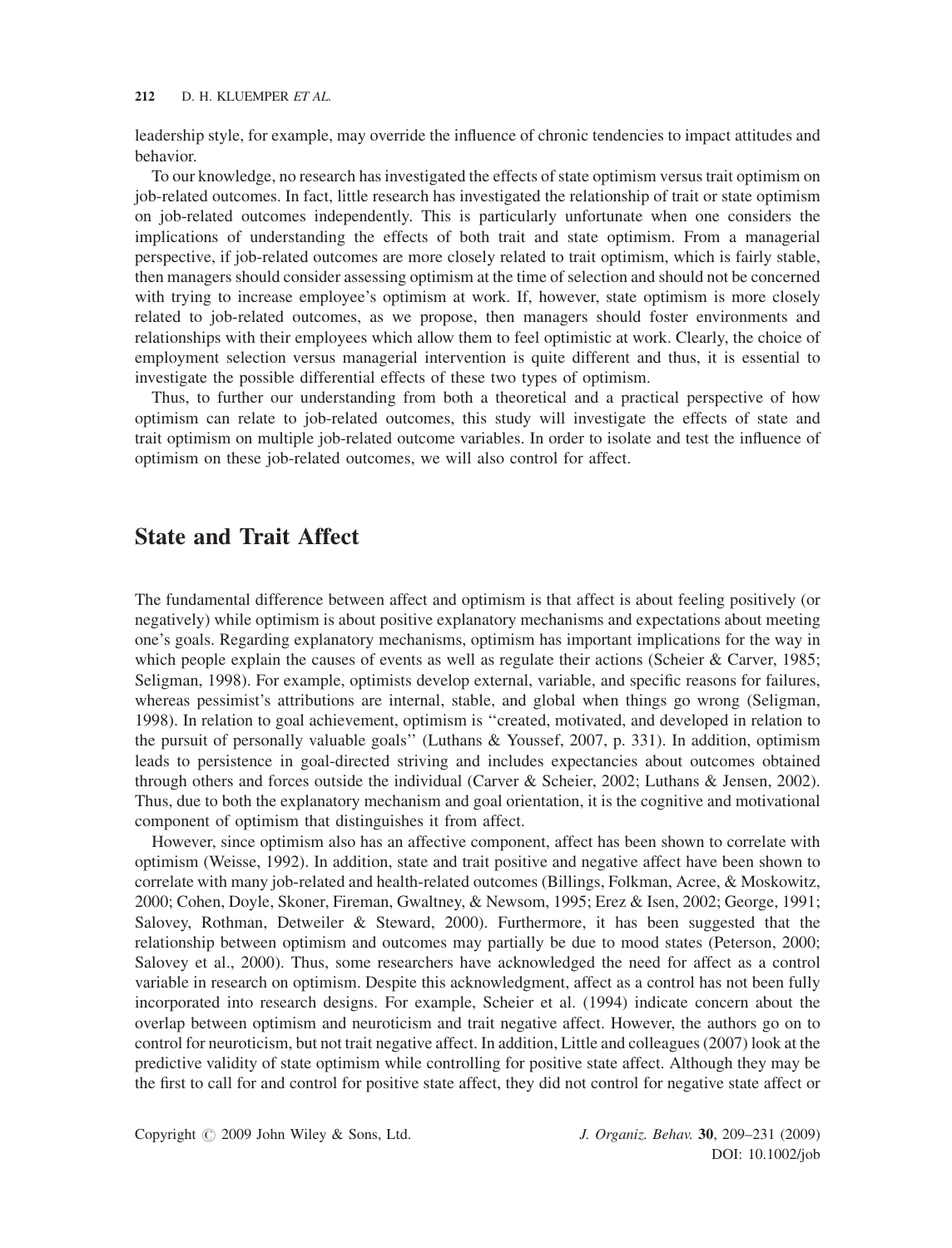trait affect. We posit that because of the fundamental difference between optimism and affect, state optimism will add predictive validity to job outcomes over and above affect.

## Job-Related Outcomes

As mentioned above, many researchers have indicated the need to investigate the relative impact of state and trait variables, particularly in their relationship to organizational outcomes (i.e, Luthans, 2002a; Wright, 1997; Wright, Cropanzano & Meyer, 2004). Thus, using self-regulatory as well as explanatory theory, we investigated the relationship between state and trait optimism and the jobrelated outcomes psychological distress symptoms, burnout, affective commitment, job satisfaction, task performance, and contextual performance while controlling for affect.

### Psychological Distress Symptoms

Psychological distress symptoms are symptoms experienced by individuals as an outcome of stress. We have included this variable as a job-related outcome because of the belief that stress is a causal agent in organizational outcomes such as absenteeism and reduced productivity (Ganster & Schaubroeck, 1991; Ivancevich and Matteson, 1980; Parasuraman & Allutto, 1984). Furthermore, the positive impact of trait optimism on physical and psychological health is well documented (see Scheier & Carver, 1985, 1992; Scheier et al., 1994; Seligman, 1998). Therefore, we investigate the question—is trait optimism related to a context-specific, proximal measure of health such as current distress symptoms measured at work? We argue that since state optimism is influenced by contextual factors, it will predict more variance in a context-specific, proximal measure of distress such as current psychological distress symptoms.

From a theoretical perspective, this can be explained by the explanatory as well as the self-regulatory nature of optimism. Trait optimism should relate to health because individuals who reside in a general condition of vigor and resilience will generally explain the causes of events in a positive light and regulate themselves to overcome difficulty in life which in turn improves both physical and psychological functioning. Additionally, individuals who believe that their actions influence outcomes are less likely to be depressed and more likely to practice preventative health maintenance (Seligman, 1998).

However, the relationship between trait optimism and health may not be as strong as the relationship between state optimism and health when the health outcome measured is proximal and job-specific. In other words, an employee's optimism on the job may affect the psychological distress felt on the job more accurately than their general tendency to feel optimistic. Although, the theoretical mechanisms (discussed above) for these two relationships are the same, namely that a positive explanatory style and self-regulation will lead to positive health outcomes, the particular situational and contextual factors found on the job may override general tendencies. Thus, individuals may feel optimistic on the job when they do not generally feel optimistic or vice versa. Thus, state optimism will be related to psychological distress symptoms when controlling for trait optimism.

H1a: After controlling for trait optimism, state optimism will significantly and positively predict psychological distress symptoms.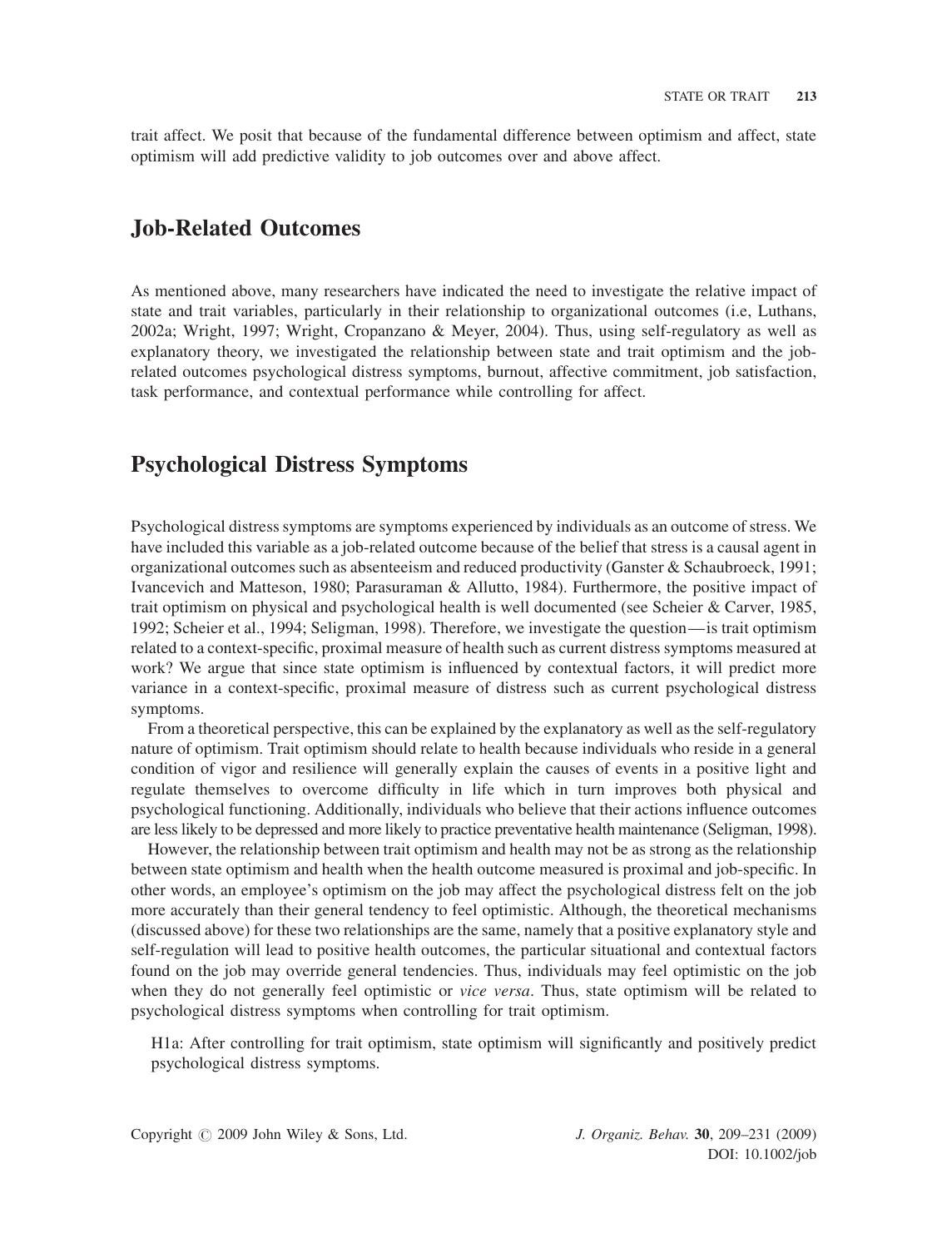Furthermore, in order to more rigorously test these hypotheses, we will test the effects of state optimism on psychological distress symptoms while controlling for positive and negative affect.

H1b: After controlling for affect, state optimism will positively and significantly predict psychological distress symptoms.

### Burnout

Burnout is a negative affective state caused by recurring stress (Shirom, 1989). Individuals who are burned out have become emotionally exhausted, feel helpless, and have lost their spirit. We argue that optimism will be negatively related to burnout because of the explanatory as well as self-regulatory nature of optimism. Individuals experiencing optimism will be less likely to burn out because these individuals realize that setbacks can be one time events and thus will not feel helpless when dealing with work issues. Furthermore, previous successes will allow an optimistic individual to feel as though s/he has the capabilities and the control to deal with future situations; again, reducing the helplessness this individual will feel. This, in turn allows an individual to continue to exert effort towards his or her work when s/he becomes aware of a discrepancy between his or her goals and his or her present situation and thus will not experience the loss of spirit characteristic of job burnout.

Some empirical support exists for this relationship as well. Optimism has been linked to stress reduction (Luthans, 2002b), health (Peterson, 2000), and coping (Scheier et al., 1994). Furthermore, in a recent meta analysis, Nes and Segerstrom (2006) found that optimists adjust their coping strategies to meet the demands of the stressors at hand. Finally, in congruence with the state-trait argument above, we hypothesize that state optimism will be related to burnout over and above trait optimism because it is the context-specific optimism experienced at work that may override general tendencies and should relate more closely to work outcomes. Thus, we hypothesize the following:

H2a: After controlling for trait optimism, state optimism will significantly and positively predict burnout.

Once again, in order to more rigorously test these hypotheses, we will test the effects of state optimism on burnout while controlling for positive and negative affect.

H2b: After controlling for affect, state optimism will positively and significantly predict burnout.

## Affective Commitment

Affective commitment is the desire to remain at an organization (Mowday, Porter & Steers, 1982). Clearly, this is an important outcome variable for organizations as it predicts turnover, absenteeism and even productivity (Allen & Meyer, 1996; Benkoff, 1997; Somers, 1995). Again, the theoretical rationale for the relationship between optimism and affective commitment resides in the explanatory and self-regulatory mechanisms inherent in optimism. Optimistic individuals believe they have the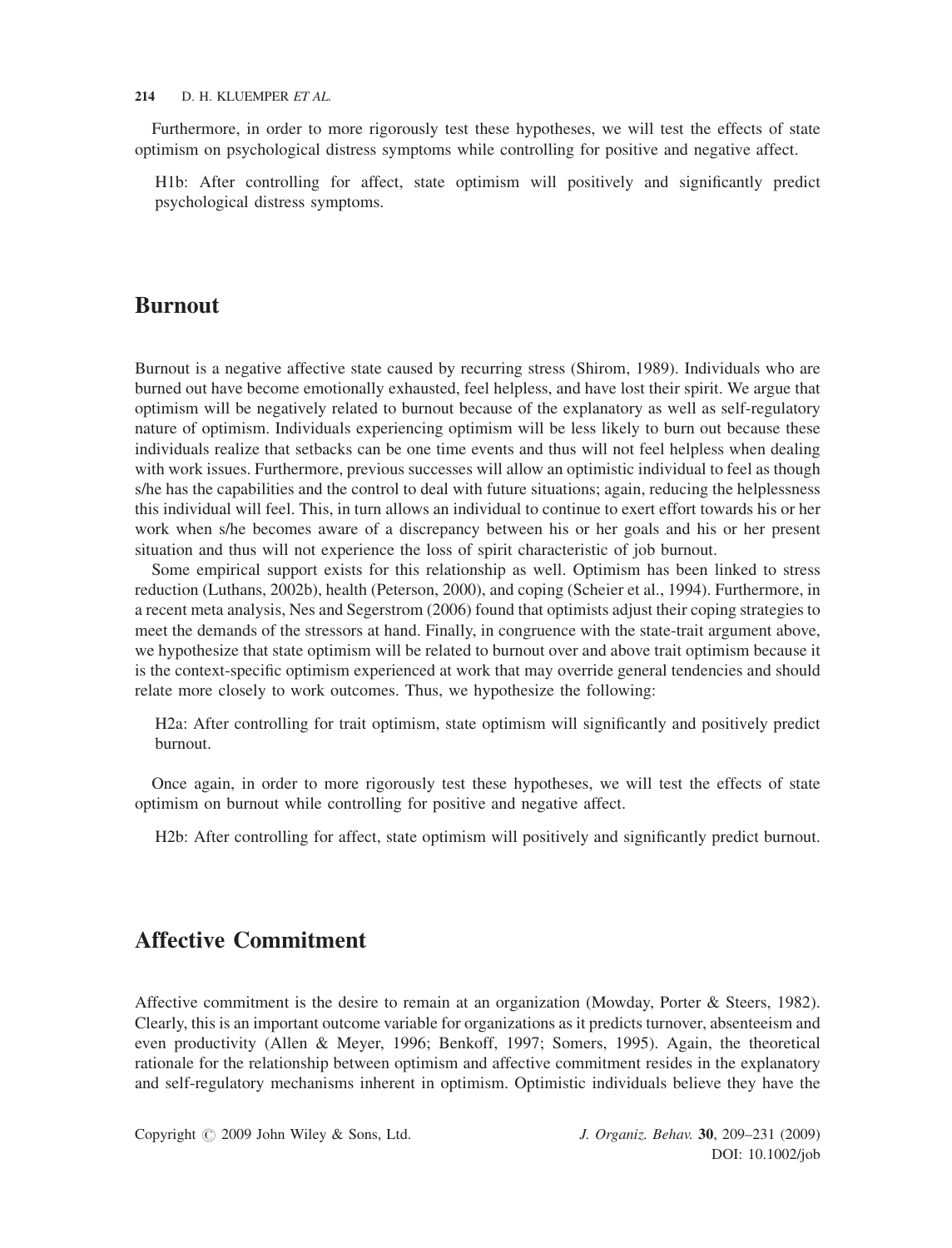skills and abilities to cause positive events in their future. Thus, optimistic individuals do not feel helpless but rather believe that their actions have positive and significant impacts on events in their life. When individuals feel as though they make an impact, they are more committed (Mowday, Porter  $\&$ Steers, 1982). Indeed, other forms of commitment relate to optimism such as religious commitment (Dember & Brooks, 1989), goal commitment (Werenfels, 2006; Montgomery, Haemmerlie, & Ray, 2003), and commitment to schoolwork (Hoekman, McCormick, & Barnett, 2005). We argue that when controlling for trait optimism, state optimism will be positively related to organizational commitment while trait affect will not significantly predict affective commitment when controlling for state optimism. Again, we hypothesize this because the optimism one experiences at work should relate more significantly to the commitment one feels toward the organization than the optimism one feels in general. Thus, we hypothesize the following:

H3a: After controlling for trait optimism, state optimism will significantly and positively predict affective commitment.

Once again, in order to more rigorously test these hypotheses, we will test the effects of state optimism on burnout while controlling for positive and negative affect.

H3b: After controlling for affect, state optimism will positively and significantly predict affective commitment.

## Job Satisfaction

Another important organizational outcome is job satisfaction or a pleasurable emotional state resulting from the appraisal of one's job or job experiences (Locke, 1976). From a theoretical perspective, optimism should relate to job satisfaction because of the explanatory functions of optimism. Individuals who use optimism when explaining the causes of events will view their job more favorably than individuals who experience helplessness. Optimistic individuals realize that setbacks do not need to become chronic on the job and that these negative events can be isolated so as to not cloud one's overall satisfaction with the job.

In fact, optimism has been linked to happiness (Dember & Brooks, 1989; Peterson, 2000), satisfaction and morale (Seligman, 1998), relationship satisfaction (Field, 2004), life satisfaction (Leung, Moneta, & McBride-Chang, 2005), satisfaction with performance (Werenfels, 2006), satisfaction with school (Hoekman, McCormick, & Barnett, 2005), and job satisfaction (Al-Mashaan, 2003) Presumably, when individuals believe that positive outcomes are in their future, they are more likely to feel positively towards their life and their relationships and we contend they are more likely to be satisfied with their job. We argue that when controlling for trait optimism, state optimism will be positively related to job satisfaction while trait affect will not significantly predict affective commitment when controlling for state optimism. Again, we hypothesize this because the optimism one experiences at work should relate more proximally to satisfaction one feels on the job. Thus, we propose the following relationship between optimism and job satisfaction:

H4a: After controlling for trait optimism, state optimism will significantly and positively predict job satisfaction.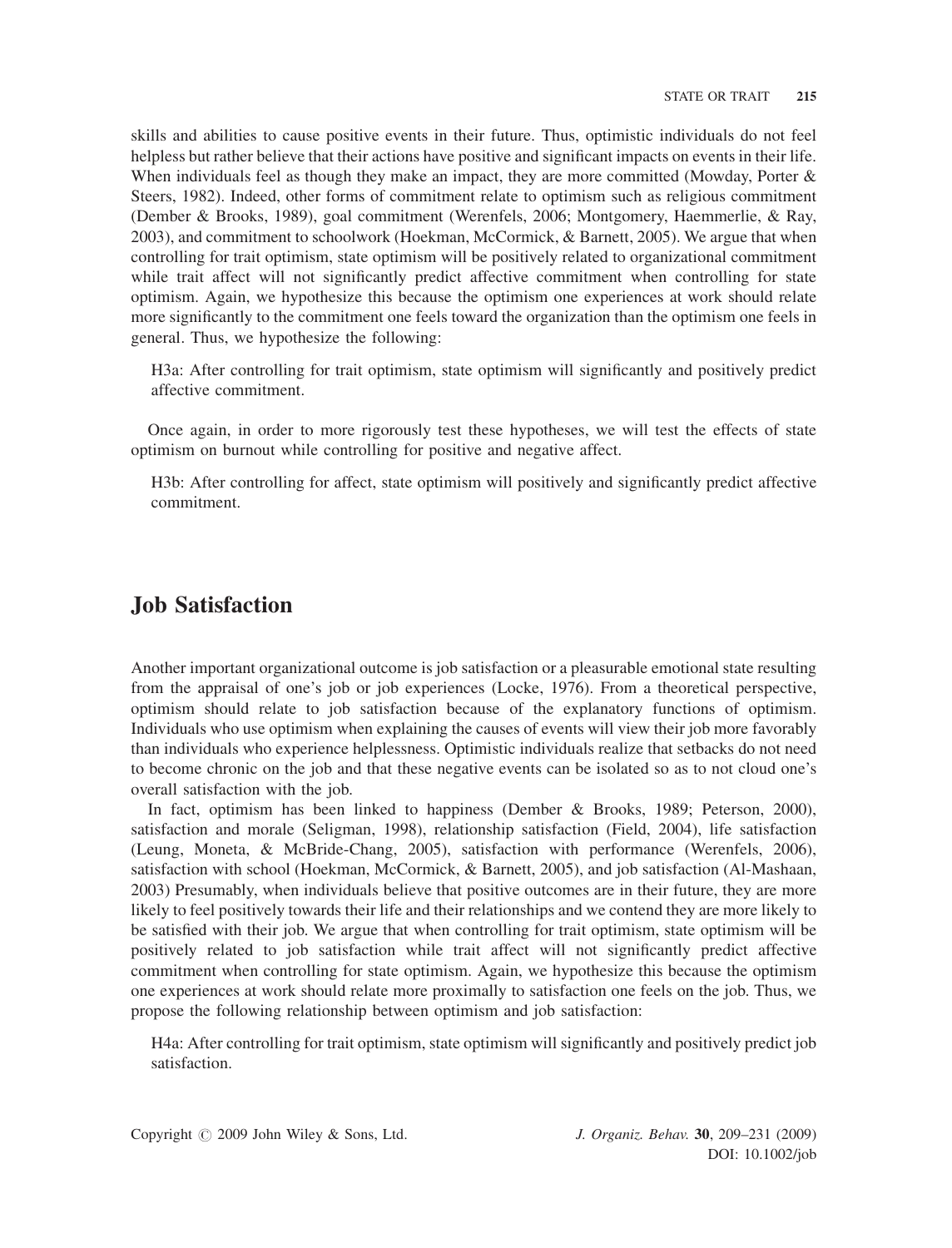Again, in order to more rigorously test these hypotheses, we will test the effects of state optimism on burnout while controlling for positive and negative affect.

H4b: After controlling for affect, state optimism will positively and significantly predict job satisfaction.

## Task Performance

Seligman (1998) states that ''optimists can make the difference between getting the job done well or poorly or not at all'' (p. 255). Because individuals who are optimistic on the job tend to stay more goal focused and believe that they can achieve their goals despite of difficulties on the job and because these individuals do not allow setbacks to make them feel helpless, they will perform better on the job.

Although optimism has been linked to performance in various forms such as class performance (Lee et al., 1993), perseverance and achievement (Peterson, 2000), sales (Seligman, 1998), and leadership (Chemers, Watson, & May, 2000; Wunderley, Reddy, & Dember, 1998), studies of optimism and actual job performance are limited. Results from Begley, Lee, and Czajka (2000) showed a significant relationship between trait optimism and supervisor rated job performance as well as an interaction effect in which the relationship between achievement striving and job performance was stronger for individuals high in optimism. However, once again, these studies did not assess state versus trait optimism or control for affect. Thus, we propose the following relationship between optimism and task performance:

H5a: After controlling for trait optimism, state optimism will significantly and positively predict task performance.

Again, in order to more rigorously test these hypotheses, we will test the effects of state optimism on burnout while controlling for positive and negative affect.

H5b: After controlling for affect, state optimism will positively and significantly predict task performance.

## Contextual Performance

Our final dependent variable is contextual job performance or organizational citizenship behavior. Although we know of no studies that have examined optimism and contextual performance, we believe that a strong case can be made for the proposed relationship.

Job performance typically focuses on activities that are formally recognized as part of one's job. However, these are not the only behaviors important for employee and organizational effectiveness. Organ (1977) points out that task performance beyond a particular level is replaced by regular attendance, predictability, following the rules, not making waves, avoiding hassles, co-operation, and general tendencies toward compliance. Contextual performance (Borman & Motowidlo, 1993) is a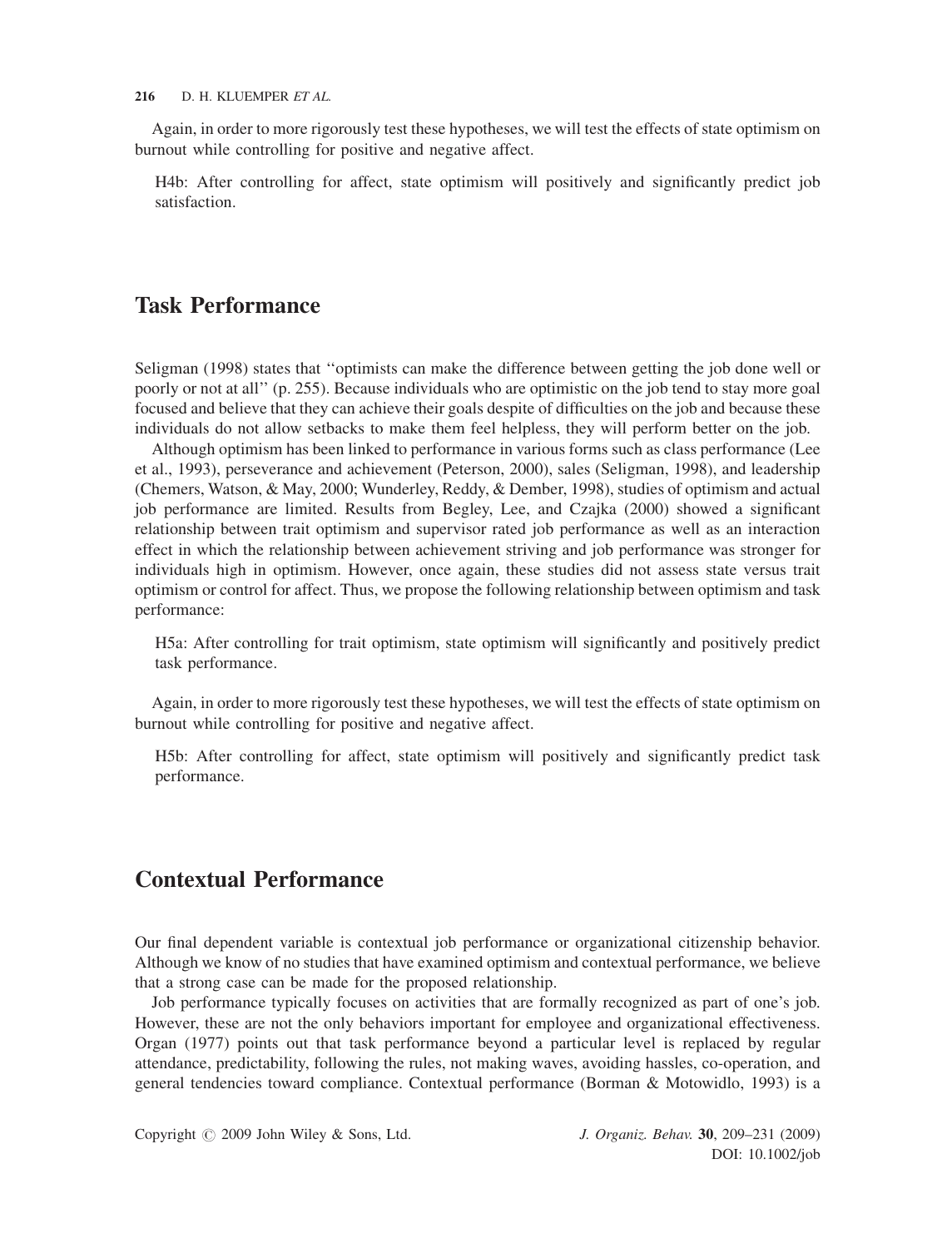multidimensional construct encompassing organizational citizenship behavior (Smith, Organ, & Near, 1983), prosocial organizational behavior (Brief & Motowidlo, 1986), organizational spontaneity (George & Brief, 1992), civic virtue (Graham, 1986), sportsmanship, and organizational courtesy (Organ, 1988). The dimensions of contextual performance are ''(1) persisting with enthusiasm and extra effort as necessary to complete own task activities successfully; (2) volunteering to carry out task activities that are not formally part of own job; (3) helping and co-operating with others; (4) following organizational rules and procedures; and (5) endorsing, supporting, and defending organizational objectives'' (Coleman & Borman, 2000, p. 27). The cognitive, affective, and motivational components of optimism appear to relate to these dimensions. When we consider that people experiencing optimism: ''are easily motivated to work harder; are more satisfied and have high morale; have high levels of aspiration and stretch goals; persevere in the face of obstacles and difficulties; analyze personal failures and setbacks as temporary, not as personal inadequacies, and view them as one-time unique circumstances; and tend to make one feel upbeat and invigorated both physically and mentally'' (Luthans, 2002b, p. 64), it seems likely that optimists will exhibit higher levels of contextual performance. This should particularly be the case when optimism is experienced on the job. Thus, we argue that the motivational component of optimism, in general, and the contextual nature of state optimism, specifically, will predict contextual performance even after controlling for trait optimism. Thus, we propose the following relationship between optimism and contextual performance:

H6a: After controlling for trait optimism, state optimism will significantly and positively predict contextual performance.

Again, in order to more rigorously test these hypotheses, we will test the effects of state optimism on contextual performance while controlling for positive and negative affect.

H6b: After controlling for affect, state optimism will positively and significantly predict contextual performance.

Two studies were conducted to increase the validity and generalizability of our proposed theoretical relationships. The confirmatory factor analysis conducted in Study 1 demonstrates the independent nature of state and trait optimism. In addition, the first study includes students employed in a variety of occupations, thereby increasing external validity. The second was conducted within the context of a single organization and compliments Study 1 by including supervisor ratings of task and contextual job performance and controls for both state and trait positive and negative affect.

## Study 1

### Method

### Participants and procedure

Study 1 consisted of a sample of undergraduate students. Nine hundred students from a large university in the southern U.S. who were enrolled in a single undergraduate management course were asked to complete two surveys for extra credit. The first survey measured state optimism, trait optimism, trait positive and negative affect and demographic variables. Seven hundred seventy two respondents completed the first survey, which consisted of an 86 per cent response rate. A second survey was conducted 2 weeks later and measured distress, burnout, affective commitment, and job satisfaction.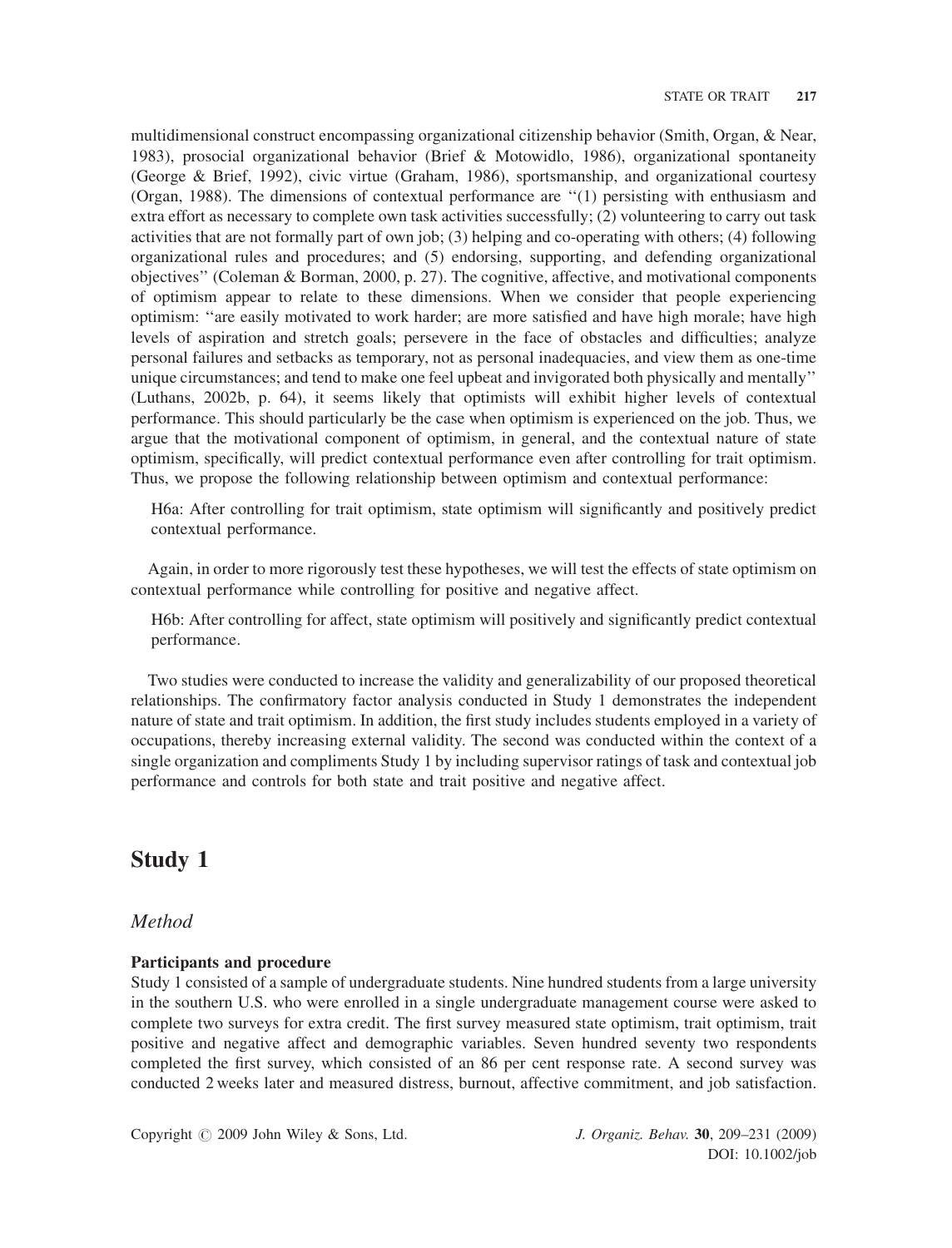Both surveys were completed by 744 participants, which consisted of an 83 per cent overall response rate. At the end of the semester, course grade was obtained from the instructor. All 772 participants were used for a confirmatory factor analysis and to test hypothesis 5, with course grade used as a measure of task performance. For hypotheses 1–4, 245 of the 744 participants were not currently employed and could not complete the job-related measures, reducing the sample to 499. Of the remaining sample, 238 worked 20 hours per week or less. In order to ensure a more job relevant sample, they were removed, leaving 261 participants working over 20 hours per week. Of the 261 study participants, 131 were male and 130 were female, 221 were Caucasian and 40 were minorities. The average age of the participants was 21 years and they had an average of 5 years of part and full time work experience. Contextual performance was not assessed in Study 1.

#### **Measures**

State and trait optimism: State and trait optimism were measured by using the revised Life Orientation Test (LOT) (Scheier et al., 1994). The revised LOT is a six-item measure designed to assess trait optimism. For trait optimism, respondents were asked to indicate their degree of general agreement "over the past year" with statements such as "I'm always optimistic about my future", using a 5-point response scale ranging from 1 (strongly disagree) to 5 (strongly agree). The internal consistency reliability of the scale was 0.83.

For state optimism, respondents were asked to indicate their degree of agreement ''over the past week'' with a modified version of the LOT. Items were changed to indicate their current state of optimism with statements such as ''Currently, I'm optimistic about my future'', using a 5-point response scale ranging from 1 (strongly disagree) to 5 (strongly agree). The internal consistency reliability of the scale was 0.87.

Trait positive and negative affect: Positive and negative trait affect was measured with the PANAS (Watson, Clark & Tellegen, 1988). The positive and negative affect schedule (PANAS) is a 20-item measure consisting of 10 items for positive affect and 10 items for negative affect. A sample item for positive affect is ''interested'', while ''distressed'' indicates a sample item for negative affect. The measure can be used to assess both trait and/or state affect. In accordance with procedures outlined by Watson and colleagues, trait affect was measured by asking respondents to ''Indicate to what extent you have felt this way during the past year'' on a 5-point response scale ranging from 1 (very slightly or not at all) to 5 (always). The internal consistency reliability of the scale was 0.92 for trait positive affect and 0.90 for trait negative affect.

Psychological distress symptoms: Psychological distress symptoms were measured with a revised nine-item measure of the SCL-90 (Derogatis & Cleary, 1977). Sample items are ''difficulty in sleeping'' and ''forgetfulness''. Psychological distress symptoms were measured by asking respondents to ''Indicate to what extent you have felt this way during the past week'' on a 5-point response scale ranging from 1 (very slightly or not at all) to 5 (always). The internal consistency reliability of the scale was 0.90.

Burnout: Burnout was measured with a nine-item emotional exhaustion sub-scale from Maslach  $\&$ Jackson (1981). Respondents were asked to describe the way they feel about work in general such as ''I feel emotionally drained from my work'', using a 5-point response scale ranging from 1 (strongly disagree) to 5 (strongly agree). The internal consistency reliability of the scale was 0.88.

Affective commitment: Affective commitment was measured with an eight-item scale from Allen and Meyer (1990). Respondents were asked to describe the way they feel about work in general such as ''I would be very happy to spend the rest of my career with this organization'', using a 5-point response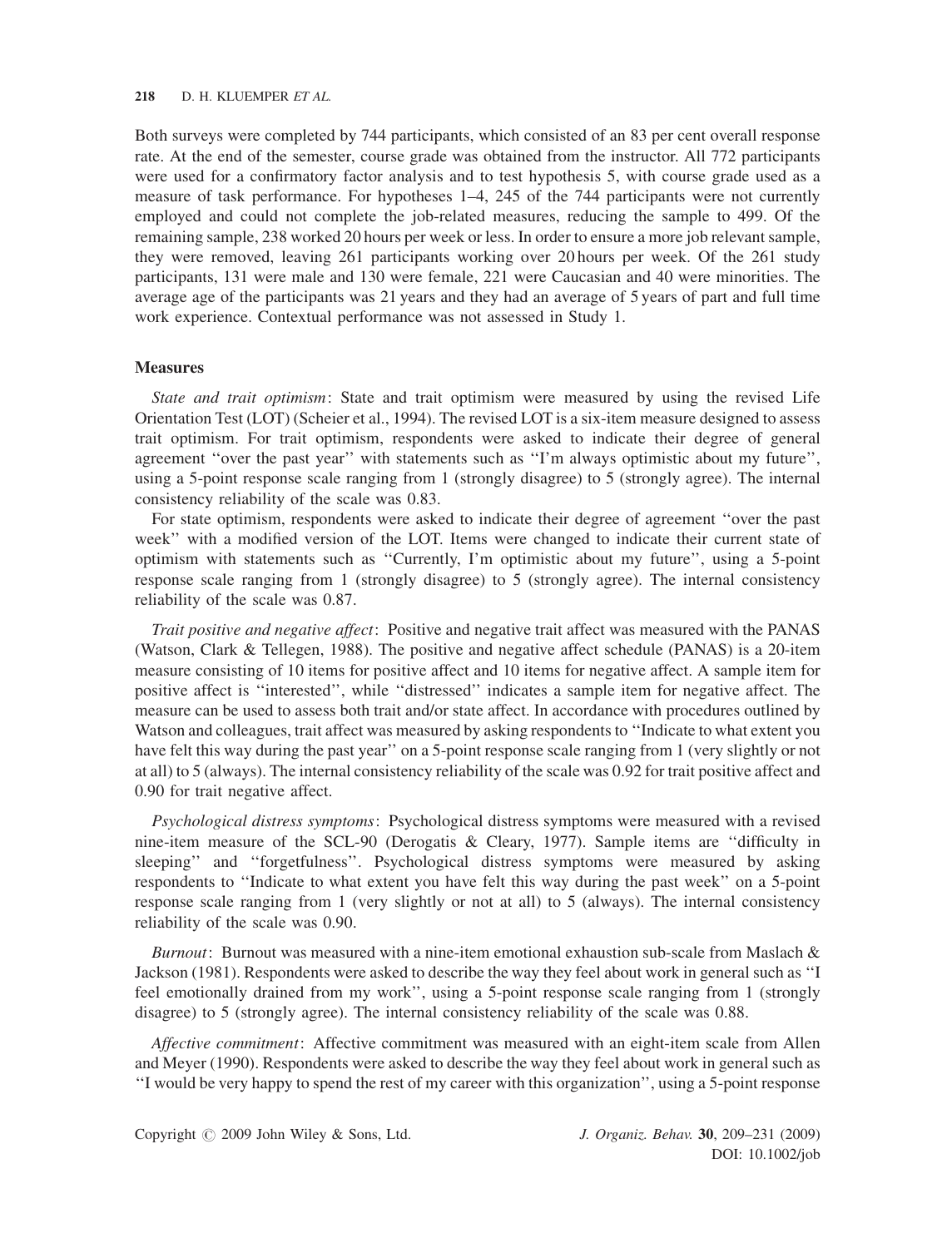scale ranging from 1 (strongly disagree) to 5 (strongly agree). The internal consistency reliability of the scale was 0.78.

*Job satisfaction*: Job satisfaction was measured with a five-item scale from Hackman and Oldham (1975). Respondents were asked to describe the way they feel about work in general such as ''I would be very happy to spend the rest of my career with this organization'', using a 5-point response scale ranging from 1 (strongly disagree) to 5 (strongly agree). The internal consistency reliability of the scale was 0.87.

Task performance: Task performance was measured based on the final percentage grade in the course.

### Confirmatory factor analysis

State optimism, trait optimism, positive affect and negative affect were assessed with confirmatory factor analysis in order to ensure both that state and trait optimism are distinct from PA/NA and that state optimism is distinct from trait optimism. The measurement model was tested with nested models using confirmatory factor analysis (CFA) with LISREL v.8.50. With the sample of 772, all 32 indicators for the four latent variables were included. The four latent variables covaried with each other; coefficients ranged from 0.74 between state and trait optimism to 0.05 between positive and negative affect. This four factor model fit the data well  $(x^2 = 2590.63, df = 458, CFI = 0.94, RMSEA = 0.078)$ and was a significantly better fit to the data than a three factor model with state and trait optimism combined as one factor ( $\Delta x^2 = 458.04$ ,  $\Delta df = 3$ ,  $p = .001$ , CFI = 0.93, RMSEA = 0.085).

### Results

The means, standard deviations, zero-order correlations, and reliability coefficients are reported in Table 1. Internal consistency reliability coefficients for the study variables were satisfactory and ranged from 0.78 to 0.92.

| Variable                 | Mean  | <b>SD</b> |           | 2         | 3         | 4         |           | 6         |         | 8      |
|--------------------------|-------|-----------|-----------|-----------|-----------|-----------|-----------|-----------|---------|--------|
| 1. State optimism        | 3.48  | 0.74      | (0.87)    |           |           |           |           |           |         |        |
| 2. Trait optimism        | 3.52  | 0.66      | $0.70*$   | (0.83)    |           |           |           |           |         |        |
| 3. Trait positive affect | 3.79  | 0.75      | $0.41*$   | $0.45*$   | (0.92)    |           |           |           |         |        |
| 4. Trait negative affect | 2.49  | 0.83      | $-0.37^*$ | $-0.29^*$ | $-0.15^*$ | (0.90)    |           |           |         |        |
| 5. Distress symptoms     | 2.39  | 0.87      | $-0.37^*$ | $-0.30^*$ | $-0.25^*$ | $0.42*$   | (0.90)    |           |         |        |
| 6. Burnout               | 2.48  | 0.74      | $-0.41^*$ | $-0.32^*$ | $-0.34*$  | $0.30^*$  | $0.32^*$  | (0.88)    |         |        |
| 7. Affective commitment  | 3.10  | 0.67      | $0.20^*$  | $0.12^*$  | $0.24*$   | 0.01      | $-0.06$   | $-0.35^*$ | (0.78)  |        |
| 8. Job satisfaction      | 3.34  | 0.92      | $0.29*$   | $0.19^*$  | $0.27^*$  | $-0.14*$  | $-0.11$   | $-0.60^*$ | $0.62*$ | (0.87) |
| 9. Task performance      | 78.19 | 10.81     | $0.24*$   | $0.09*$   | $0.14*$   | $-0.09^*$ | $-0.16^*$ | $-0.11*$  | 0.00    | 0.04   |

Table 1. Descriptive statistics and correlations from Study 1

Note:  $N = 261$  at both Time 1 (state optimism, trait optimism, PA, and NA) and at Time 2 (distress, burnout, affective commitment, and job satisfaction;  $N = 772$  for objectively measured classroom performance. Reliability coefficients ( $\alpha$ ) on the diagonal.

 $p < .05$  (two tailed).

Copyright  $\odot$  2009 John Wiley & Sons, Ltd. J. Organiz. Behav. 30, 209–231 (2009)

DOI: 10.1002/job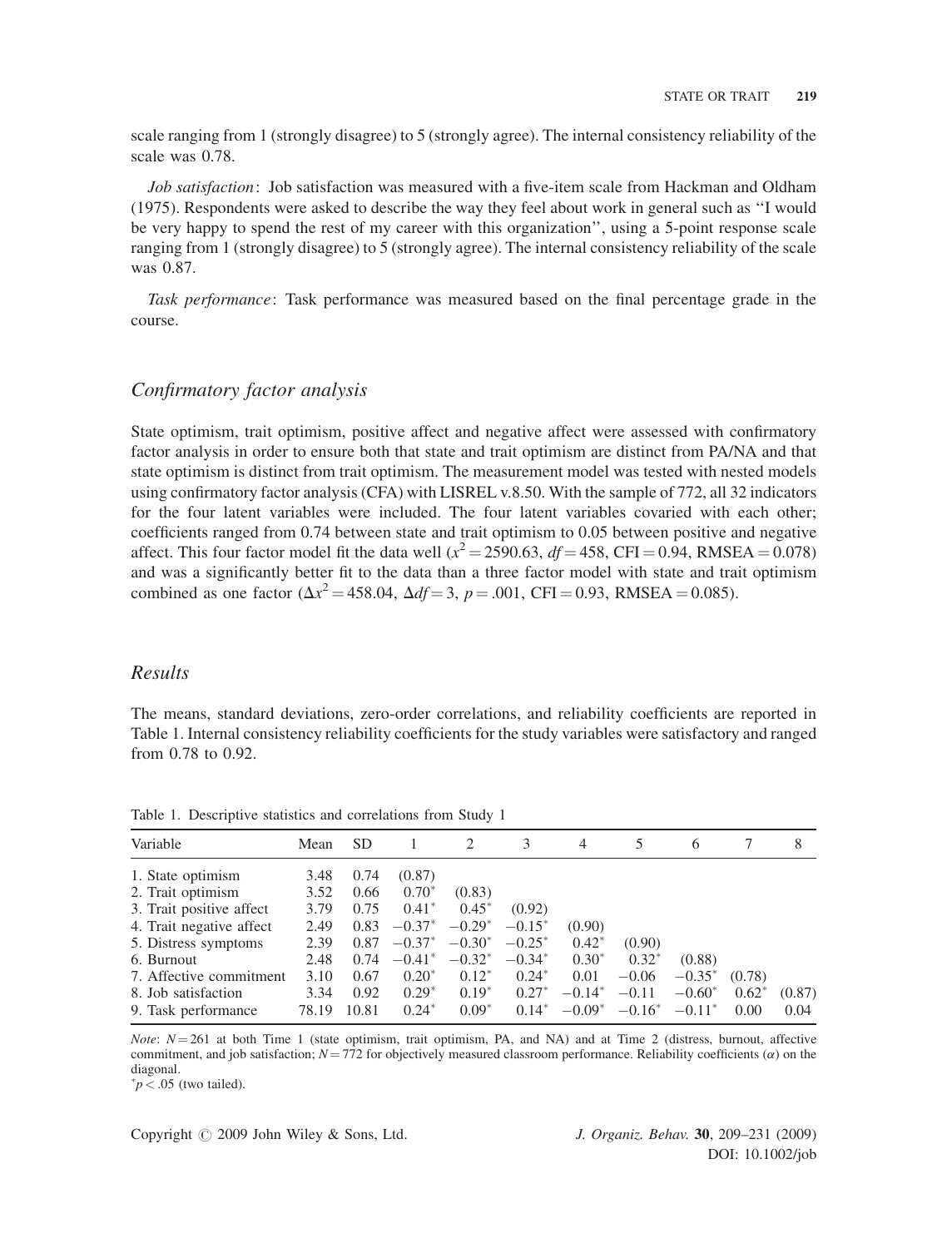| Outcome                       | <b>Distress</b><br>symptoms | Burnout  | Affective<br>commitment | Job<br>satisfaction | Task<br>performance |
|-------------------------------|-----------------------------|----------|-------------------------|---------------------|---------------------|
| Step 1: trait optimism— $R^2$ | $0.09*$                     | $0.10*$  | $0.02*$                 | $0.04*$             | $0.01*$             |
| Step 2: state optimism— $R^2$ | $0.14*$                     | $0.17*$  | $0.04*$                 | $0.08*$             | $0.07*$             |
| State optimism $-\Delta R^2$  | $0.05*$                     | $0.07*$  | $0.03*$                 | $0.05*$             | $0.06*$             |
| Step 1: state optimism— $R^2$ | $0.14*$                     | $0.17*$  | $0.04*$                 | $0.08*$             | $0.06*$             |
| Step 2: trait optimism— $R^2$ | $0.14*$                     | $0.17*$  | $0.04*$                 | $0.08*$             | $0.07*$             |
| Trait optimism $-\Delta R^2$  | 0.00                        | 0.00     | 0.00                    | 0.00                | $0.01*$             |
| Standardized $\beta$          |                             |          |                         |                     |                     |
| State optimism                | $-0.31*$                    | $-0.38*$ | $0.23*$                 | $0.31*$             | $0.31*$             |
| Trait optimism                | $-0.09$                     | $-0.05$  | $-0.04$                 | $-0.03$             | $-0.10*$            |

Table 2. Study 1: results of hierarchical regression analysis for trait versus state optimism

Step 1 indicates the percent of variance explained  $(R^2)$  for the control variable only. Step 2 indicates the per cent of variance explained  $(R^2)$  for all variables simultaneously. After step 2, the incremental variance explained  $(\Delta R^2)$  is reported. Standardized regression coefficients ( $\beta$ ) are reported from the second stage of the regression.  $N = 261$  for distress, burnout, commitment, and satisfaction;  $N = 772$  for classroom performance.

 $p < .05$  (two tailed).

### Hypotheses testing

As can be seen in Table 2, a series of hierarchical regressions were run to test hypotheses 1a–5a, assessing incremental variance in state optimism over trait optimism. Trait optimism was entered into a regression equation with each of the job-related variables as the dependent variable. In step 2, state optimism was added to the equation to test the additional variance in each of the outcome variables explained by state optimism. Although not formally hypothesized, hierarchical regressions were run in a similar manner but the order of entry was reversed such that state optimism was entered in step 1 and trait optimism entered in step 2.

Hypothesis 1–5a proposed state optimism will significantly predict psychological distress symptoms, burnout, affective commitment, job satisfaction and task performance after controlling for trait optimism. Results indicated that state optimism predicts an additional variance in psychological distress symptoms ( $\Delta R^2 = 0.05$ ), burnout ( $\Delta R^2 = 0.07$ ), affective commitment ( $\Delta R^2 = 0.03$ ), job satisfaction ( $\Delta R^2 = 0.05$ ), and task performance ( $\Delta R^2 = 0.06$ ). Thus, hypotheses 1–5a were supported.

Furthermore, although we offered no formal hypotheses, we assessed trait optimism after controlling for state optimism. It should be noted that trait optimism is significantly correlated with all five jobrelated variables. However, when trait optimism was added to the equations after controlling for state optimism, the changes in  $R^2$  were not significant for any of the job-related outcomes (with the exception of task performance which generated a negative  $\beta$ , indicating a negative relationship), demonstrating that trait optimism did not explain additional variance in these outcomes, when controlling for state optimism.

In order to more rigorously test these findings, we also tested the effects of state optimism on each job-related outcome using trait positive and negative affect as controls. Results (shown in Table 3) indicated that state optimism did predict additional variance in psychological distress symptoms  $(\Delta R^2 = 0.03)$ , burnout ( $\Delta R^2 = 0.05$ ), affective commitment ( $\Delta R^2 = 0.02$ ), job satisfaction ( $\Delta R^2 = 0.03$ ), task performance ( $\Delta R^2 = 0.04$ ), when controlling for affect, providing support for hypothesis 1–5b.

Furthermore, in assessing trait optimism, after controlling for trait positive and negative affect, trait optimism did significantly predict two of the five job-relevant outcomes (distress  $\Delta R^2 = 0.01$  and burnout  $\Delta R^2 = 0.01$ ), although the magnitude of these relationships was smaller than the state optimism results shown above.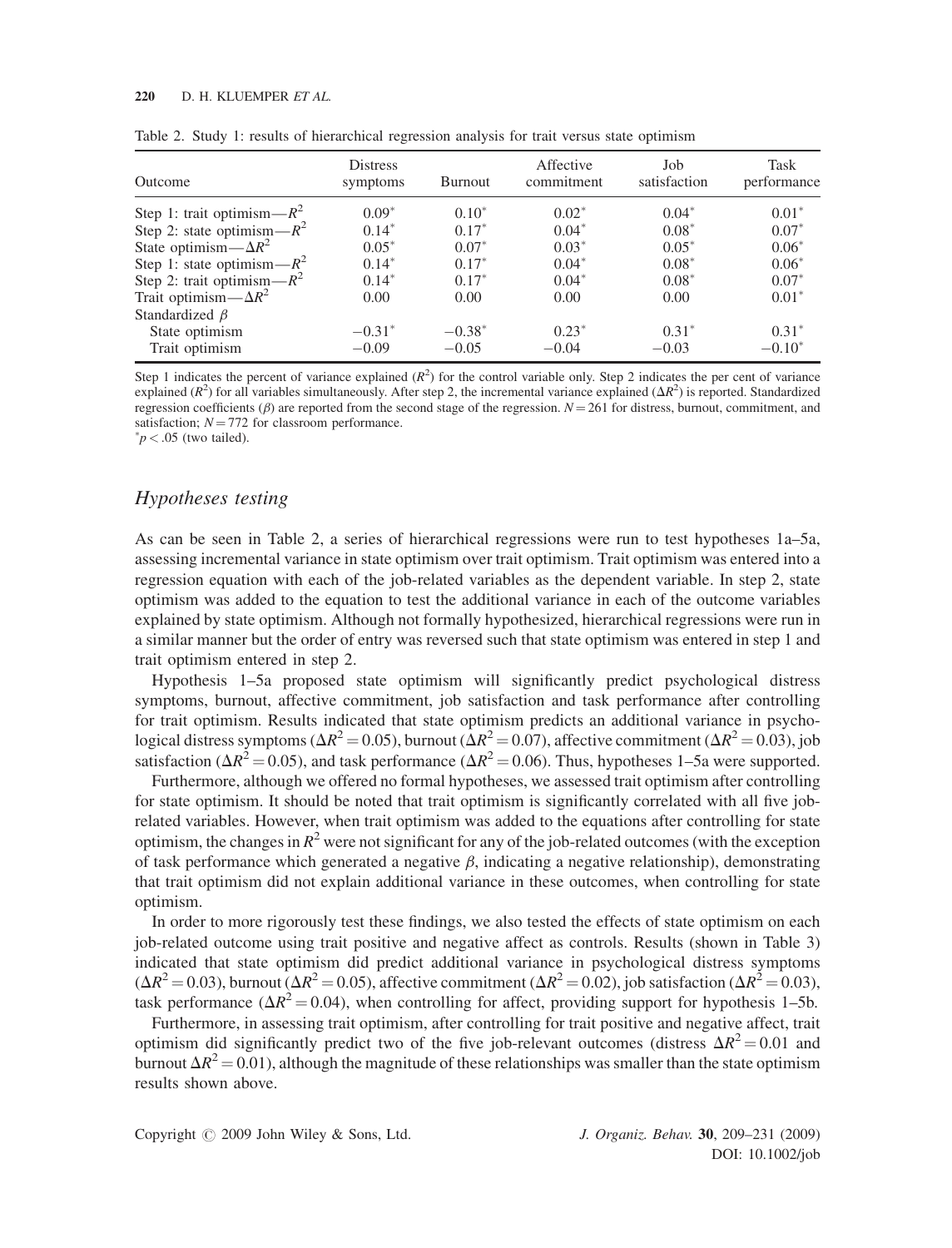| Outcome                       | <b>Distress</b><br>symptoms | <b>Burnout</b> | Affective<br>commitment | Job<br>satisfaction | Task<br>performance |
|-------------------------------|-----------------------------|----------------|-------------------------|---------------------|---------------------|
| State Optimism                |                             |                |                         |                     |                     |
| Step 1: affect— $R^2$         | $0.21*$                     | $0.18*$        | $0.06*$                 | $0.08*$             | $0.03*$             |
| Step 2: state optimism— $R^2$ | $0.24*$                     | $0.23*$        | $0.08*$                 | $0.11*$             | $0.06*$             |
| State optimism— $\Delta R^2$  | $0.03*$                     | $0.05*$        | $0.02*$                 | $0.03*$             | $0.04*$             |
| Standardized $\beta$          |                             |                |                         |                     |                     |
| Trait positive affect         | $-0.12$                     | $-0.21*$       | $0.19*$                 | $0.18*$             | 0.05                |
| Trait negative affect         | $0.33*$                     | $0.18*$        | 0.10                    | $-0.04$             | $-0.01$             |
| State optimism                | $-0.20^*$                   | $-0.26*$       | $0.16*$                 | $0.20^*$            | $0.22*$             |
| Trait optimism                |                             |                |                         |                     |                     |
| Step 1: affect— $R^2$         | $0.21*$                     | $0.18*$        | $0.06*$                 | $0.08*$             | $0.03*$             |
| Step 2: trait optimism— $R^2$ | $0.22*$                     | $0.20^*$       | $0.06*$                 | $0.08*$             | 0.03                |
| Trait optimism $-\Delta R^2$  | $0.01*$                     | $0.01*$        | 0.00                    | 0.00                | 0.00                |
| Standardized $\beta$          |                             |                |                         |                     |                     |
| Trait positive affect         | $-0.13*$                    | $-0.24*$       | $0.23*$                 | $0.23*$             | $0.13*$             |
| Trait negative affect         | $0.36*$                     | 0.23           | 0.06                    | $-0.09$             | $-0.08*$            |
| Trait optimism                | $-0.14*$                    | $-0.14$        | 0.03                    | 0.06                | 0.01                |

Table 3. Study 1: results of hierarchical regression analysis for state and trait optimism when controlling for affect

Step 1 indicates the percent of variance explained ( $R^2$ ) for PA and NA only. Step 2 indicates the per cent of variance explained ( $R^2$ ) for all variables simultaneously. After step 2, the incremental variance explained  $(\Delta R^2)$  is reported for state or trait optimism. Standardized regression coefficients ( $\beta$ ) are reported from the second stage of the regression.  $N = 261$  for distress, burnout, commitment, and satisfaction;  $N = 772$  for classroom performance.

 $p < .05$  (two tailed).

## Study 2

### Method

#### Organizational context

This research took place in a large residential treatment center in the Midwest that provides a highly structured environment for at-risk youth. These youths lived at the facility from months to years. Treatment staff members were responsible for the direct supervision of the youths placed at the organization and provide 24 hour a day/7 day per week supervision. Approximately two treatment staff members were responsible for a living unit of approximately 12 youths. The job entails a high level of interpersonal interaction with other staff as well as clients/customers who are often difficult to manage. Due to the high level of job stress characteristic of this job, this organization experiences approximately 100 per cent turnover annually for this job.<sup>1</sup> Therefore, we anticipated this job context to be ideal for the study of optimism.

Based on the high level of turnover, this organization hired treatment workers approximately six times per year. Each new hire group was given an initial survey at the time of hire and a second survey at 3-months of employment. Considering that Aspinwall and Taylor (1992) found that optimists adjust more favorably to life transitions on the job, a youth treatment workplace provided a unique context in which to assess optimism (the life transition being new employment in a highly stressful job.)

<sup>&</sup>lt;sup>1</sup>Although 51 per cent of study participants were currently enrolled in college, college students are not hired for summer or seasonal employment. Additionally, of those employees who left prior to administering Survey 2, 50 per cent were current college students and 50 per cent were not currently enrolled in college and thus, we do not believe that the turnover was due to the more transient nature of college employment.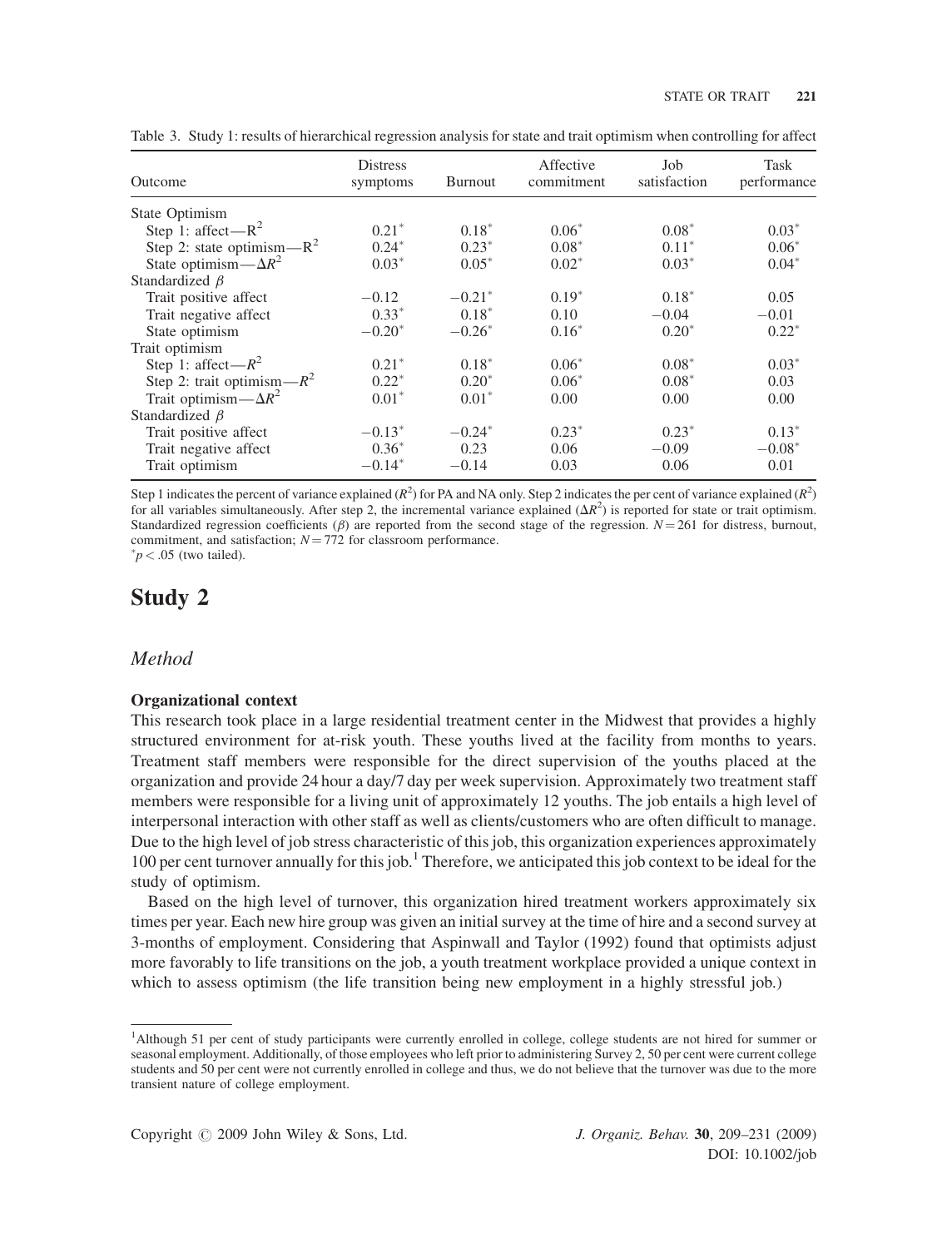#### Participants and procedure

The field sample used in this study consists of 205 newly hired treatment workers at a large residential treatment center in the Midwest. Of the 205 study participants, 117 were male and 88 were female, 157 were Caucasian and 48 were minorities. The average age of the respondents was 27 years (ranging from 21 to 54 years of age) and they had an average of 5 years of full time employment prior to being hired. Furthermore, 15 per cent study participants had only a high school education, 62 per cent study participants had at least some college, and 23 per cent had at least a bachelor's degree.

Of the 205 newly hired treatment workers, 181 volunteered to complete a survey of trait measures on the first week of hire, indicating an 88 per cent response rate. This survey included trait optimism, trait positive affect, trait negative affect, and demographic variables.

After 3 months of employment in the position of youth treatment worker, 54 of the 205 newly hired workers had left the organization, leaving 151 employees eligible for a second survey. Of these remaining employees, 118 (78 per cent) volunteered to complete a survey which contained measures of state optimism and state positive and state negative affect. Also in the 3-month survey were the outcome variables psychological distress symptoms, burnout, affective commitment, and job satisfaction.

In addition to self-report measures, the employee's supervisor was asked to complete a survey measuring task and contextual job performance. Supervisor-rated task and contextual job performance data were obtained for 133 of the 151 employees remaining at 3-months of employment, indicating a supervisor response rate of 88 per cent. Due to inconsistency in response rate among all three of the administered surveys, full data were obtained for 106 study participants.

#### **Measures**

Trait optimism: Trait optimism was measured by using the revised six-item LOT (Carver, & Bridges, 1994). This instrument was administered once the employees had been hired but before they began their jobs. Thus, the optimism indicated is likely general rather than job related. The internal consistency reliability of the scale was 0.74.

State optimism: State optimism was measured with the original LOT (Scheier & Carver, 1985). The scale is an eight-item self-report measure which, like the revised LOT scale, was designed to assess trait optimism. The LOT measure was then modified in accordance with the procedure outlined in Study 1 in order to assess state optimism. The internal consistency reliability of the scale was 0.78.

Trait positive and negative affect: Positive and negative trait affect were measured with the PANAS (Watson et al., 1988). The internal consistency reliability of the scale was 0.95 for trait positive affect and 0.91 for trait negative affect.

State positive and negative affect: In accordance with procedures outlined by Watson and colleagues (1988), state positive and negative affect were also measured with the PANAS. In order to assess affect as a state rather than a trait, respondents were asked to ''Indicate to what extent you have felt this way during the past week''. The internal consistency reliability of the scale was 0.92 for state positive affect and 0.89 for state negative affect.

Psychological distress symptoms: Psychological distress symptoms were measured with a revised nine-item measure of the SCL-90 (Derogatis & Cleary, 1977). The internal consistency reliability of the scale was 0.86.

*Burnout*: Burnout was measured with a six-item scale from (Erickson & Ritter, 2001). Respondents were asked to describe the way they feel about work in general such as ''I feel emotionally drained from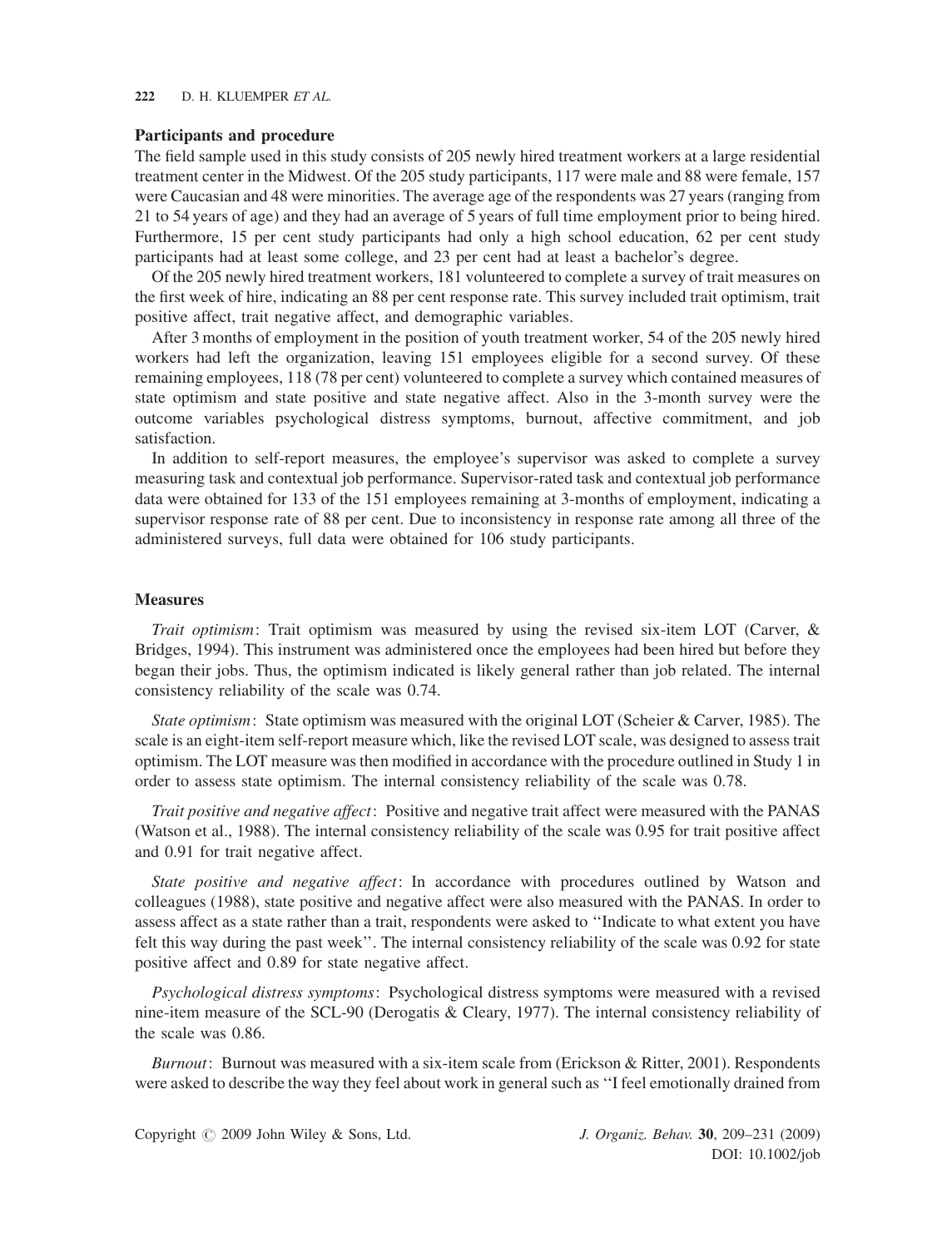work'', using a 5-point response scale ranging from 1 (strongly disagree) to 5 (strongly agree). The internal consistency reliability of the scale was 0.91.

*Affective commitment*: Affective commitment was measured with an eight-item scale from Allen  $\&$ Meyer (1990). The internal consistency reliability of the scale was 0.80.

Job satisfaction: Job satisfaction was measured with a five-item scale found in Hackman and Oldham's (1975), Job Diagnostic Survey. The internal consistency reliability of the scale was 0.61.

Task performance: A job requirements analysis was conducted for the position of ''Youth Treatment Worker''. One of the researchers (a former incumbent and supervisor) developed a thorough list of 18 task statements. These task statements were derived from internal (organizational specific documentation such as the job description, performance evaluation, and training documentation) and external (O-NET and related external job descriptions) analyses. This list of task statements was then evaluated and rank ordered by approximately 20 incumbents and supervisors of the organization. The five performance criteria found to be consistently identified as important for job success were retained as the measure of task performance. Supervisors were asked to describe the performance of their subordinate on performance dimensions such as ''Engages responsibly in meetings and work-group activities'', using a 5-point response scale ranging from 1 (strongly disagree) to 5 (strongly agree). The internal consistency reliability of the scale was 0.92.

Contextual performance: Contextual job performance was measured with a 15-item scale based on Coleman and Borman's (2000) measure. The Coleman and Borman model includes the three dimensions of interpersonal citizenship performance, organizational citizenship performance, and job/ task citizenship performance. The interpersonal citizenship dimension has two sub-dimensions; interpersonal altruism and interpersonal conscientiousness. The organizational citizenship dimension has two sub-dimensions; organizational allegiance/loyalty and organizational compliance. Three items were selected for each of the five contextual performance dimensions of; interpersonal altruism, interpersonal conscientiousness, organizational allegiance/loyalty, organizational compliance, and job/ task conscientiousness. Supervisors were asked to describe the performance of their subordinate on performance dimensions such as ''helps other organizational members'', using a 5-point response scale ranging from 1 (strongly disagree) to 5 (strongly agree). The internal consistency reliability of the scale was 0.96.

### Results

The means, standard deviations, zero-order correlations, and reliability coefficients are reported in Table 4. Internal consistency reliability coefficients for the study variables, with the exception of job satisfaction, were satisfactory and ranged from 0.74 to 0.96. The internal consistency reliability coefficient for the widely used Hackman and Oldham's (1975) job satisfaction measure was only 0.61. This indicates potential problems with the interpretation of results related to the job satisfaction measure.

### Hypotheses testing

As can be seen in Table 5, a series of hierarchical regression analyses were run to test Hypotheses 1a– 6a, assessing incremental variance in state optimism over trait optimism. As in Study 1, trait optimism was entered into a regression equation with each of the job-related variables as the dependent variable. In step 2, state optimism was added to the equation to test the additional variance in each of the outcome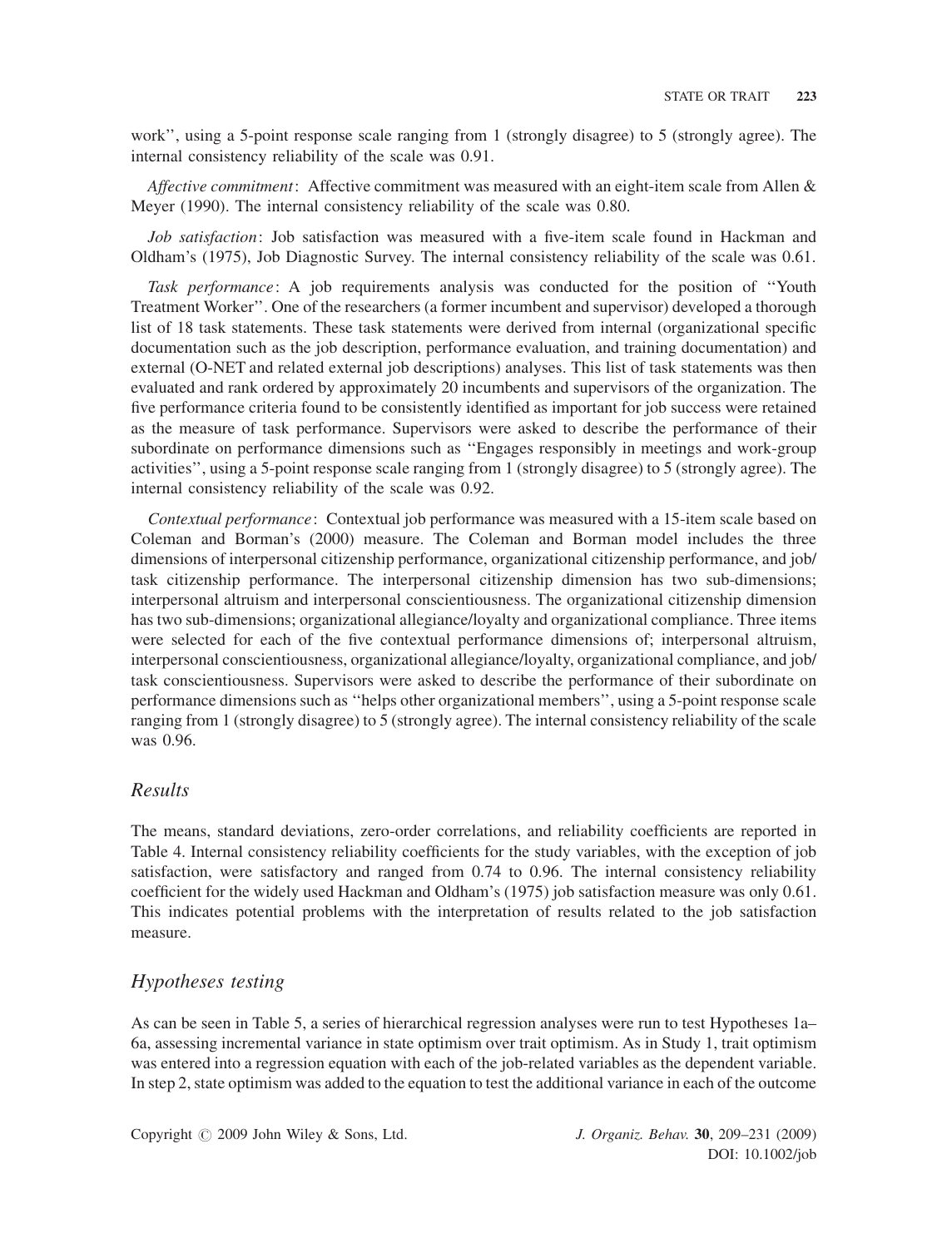| Table 4. Study 2: descriptive statistics and correlations                                                                                                                                                                                                                                                                                                                               |                                                                                     |                                    |  |   |                                                                                                                        |                                                                                              |                                                                                              |                                                                      |                              |                         |                                                   |                                 |                |
|-----------------------------------------------------------------------------------------------------------------------------------------------------------------------------------------------------------------------------------------------------------------------------------------------------------------------------------------------------------------------------------------|-------------------------------------------------------------------------------------|------------------------------------|--|---|------------------------------------------------------------------------------------------------------------------------|----------------------------------------------------------------------------------------------|----------------------------------------------------------------------------------------------|----------------------------------------------------------------------|------------------------------|-------------------------|---------------------------------------------------|---------------------------------|----------------|
| Variable                                                                                                                                                                                                                                                                                                                                                                                | Mean                                                                                | $_{\rm SD}$                        |  | 3 | 4                                                                                                                      |                                                                                              |                                                                                              |                                                                      | ∞                            |                         | $\supseteq$                                       |                                 | $\overline{c}$ |
| 12. Contextual performance<br>9. Affective commitment<br>6. State negative affect<br>4. Trait negative affect<br>5. State positive affect<br>3. Trait positive affect<br>7. Distress symptoms<br>11. Task performance<br>10. Job satisfaction<br>1. State optimism<br>2. Trait optimism<br>8. Burnout                                                                                   | 3.75<br>়ত<br>3.94<br>$\widetilde{\mathcal{O}}$<br>2.25<br>3.75<br>্<br>3.85<br>3.3 | 53854353638<br>53854353638<br>0.73 |  |   | $0.91$<br>$0.324$<br>$0.334$<br>$0.34$<br>$0.34$<br>$0.34$<br>$0.34$<br>$0.34$<br>$0.34$<br>$0.34$<br>$0.34$<br>$0.34$ | $(0.92)$<br>$(0.37)$<br>$(0.37)$<br>$(0.28)$<br>$(0.38)$<br>$(0.38)$<br>$(0.37)$<br>$(0.39)$ | $(0.89)$<br>$(0.59)$<br>$(0.59)$<br>$(0.59)$<br>$(0.59)$<br>$(0.59)$<br>$(0.59)$<br>$(0.59)$ | $(0.86)$<br>$0.36^*$<br>$0.16^+$<br>$0.29^*$<br>$0.17^+$<br>$0.17^+$ | $2340 + 290$<br>$-990 + 990$ | 63485<br>0.000<br>0.000 | $\begin{array}{c} 61 \\ 0.02 \\ 0.11 \end{array}$ | $(0.92)$<br>$0.89$ <sup>*</sup> | (0.96)         |
| Note: Time $1 - N = 181$ (trait optimism, trait PA, and trait NA); supervisor rated performance $N = 133$ (task performance and contextual performance). Time $2 - N = 118$ (state<br>optimism, state PA, state NA, distress symptoms, burnout, affective commitment, and job satisfaction). Reliability coefficients $(\alpha)$ in the diagonal<br>$p < 10$ ; $p < 0.05$ (two tailed). |                                                                                     |                                    |  |   |                                                                                                                        |                                                                                              |                                                                                              |                                                                      |                              |                         |                                                   |                                 |                |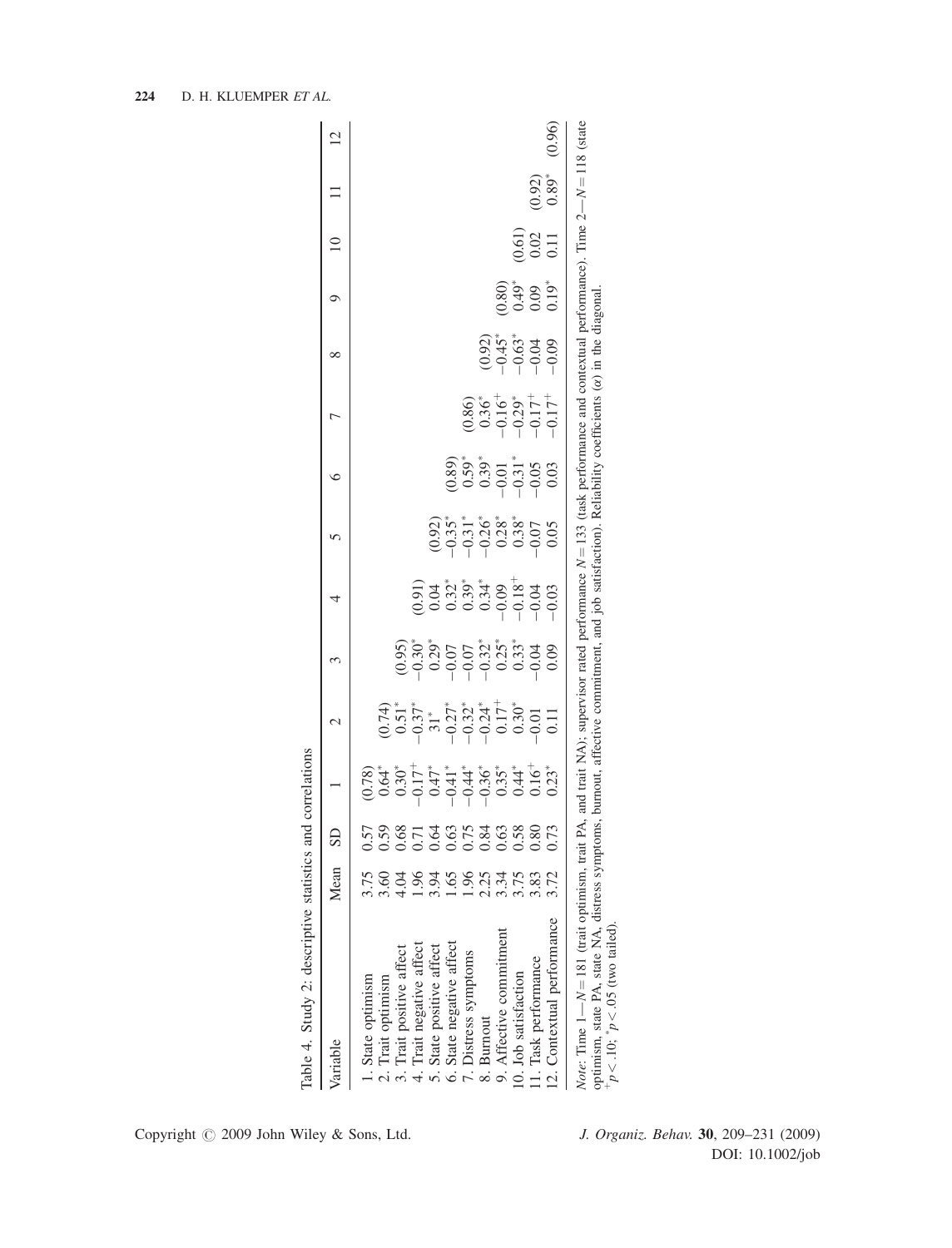| Outcome                       | <b>Distress</b><br>symptoms | Burnout  | Affective<br>commitment | Job<br>satisfaction | Task<br>performance | Contextual<br>performance |
|-------------------------------|-----------------------------|----------|-------------------------|---------------------|---------------------|---------------------------|
| Step 1: trait optimism— $R^2$ | $0.10*$                     | $0.06*$  | $0.03^{+}$              | $0.09*$             | 0.00                | $0.03^{+}$                |
| Step 2: state optimism— $R^2$ | $0.23*$                     | $0.13*$  | $0.11*$                 | $20*$               | 0.02                | 0.04                      |
| State optimism $-\Delta R^2$  | $0.12*$                     | $0.07*$  | $0.08*$                 | $0.12*$             | 0.01                | 0.02                      |
| Step 1: state optimism— $R^2$ | $0.23*$                     | $0.13*$  | $0.11*$                 | $0.20^*$            | 0.02                | $0.04*$                   |
| Step 2: trait optimism— $R^2$ | $0.23*$                     | $0.13*$  | $0.11*$                 | $0.20*$             | 0.02                | 0.04                      |
| Trait optimism $-\Delta R^2$  | 0.00                        | 0.00     | 0.00                    | 0.00                | 0.00                | 0.00                      |
| Standardized $\beta$ s        |                             |          |                         |                     |                     |                           |
| State optimism                | $-0.46^*$                   | $-0.34*$ | $0.37*$                 | $0.44*$             | 0.15                | 0.17                      |
| Trait optimism                | $-0.03$                     | $-0.02$  | $-0.07$                 | 0.02                | $-0.04$             | 0.05                      |

Table 5. Study 2: results of hierarchical regression analysis for trait versus state optimism

Step 1 indicates the percent of variance explained  $(R^2)$  for the control variable only. Step 2 indicates the per cent of variance explained ( $R^2$ ) for all variables simultaneously. After step 2, the incremental variance explained ( $\Delta R^2$ ) is reported. Standardized regression coefficients ( $\beta$ ) are reported from the second stage of the regression.  $N = 106$ .

 $p < .10$ ;  $p < .05$  (two tailed).

variables explained by state optimism. Although not formal hypotheses, hierarchical regression analyses were conducted with the order of entry reversed, such that state optimism was entered in step 1 and trait optimism entered in step 2.

Hypothesis 1–6a proposed state optimism will significantly predict distress, burnout, commitment, satisfaction, task performance, and contextual performance after controlling for trait optimism. Results indicated that state optimism predicts additional variance in psychological distress symptoms ( $\Delta R^2$  = 0.12), burnout ( $\Delta R^2 = 0.07$ ), affective commitment ( $\Delta R^2 = 0.08$ ), and job satisfaction ( $\Delta R^2 = 0.12$ ), but not task or contextual performance. Thus, hypotheses 1–4a were supported and hypotheses 5–6a were not supported. It should be noted that when controlling for trait optimism, state optimism failed to predict additional variance in contextual job performance  $(\Delta R^2 = 0.02)$ . Based on power analysis (Cohen, 1988), the sample size would have to be increased to nearly 300 in order for this effect size to obtain a satisfactory power level of 0.70. Although if entered first, state optimism was a significant predictor of contextual performance  $(R^2 = 0.04)$ .

Furthermore, although no formal hypotheses were presented, we assessed trait optimism, after controlling for state optimism. Although, trait optimism was significantly correlated with the jobrelated variables of psychological distress, burnout and job satisfaction, when trait optimism was added to the equations after controlling for state optimism, the changes in  $R^2$  were not significant for any of the job-related outcomes. This indicated that trait optimism did not explain additional variance in these outcomes.

In order to more rigorously test these findings, we tested the effects of state optimism on each jobrelated outcome using all four types of affect as controls (state and trait, positive and negative). Results (shown in Table 6) indicated that state optimism did predict additional variance in psychological distress symptoms ( $\Delta R^2 = 0.03$ ), affective commitment ( $\Delta R^2 = 0.06$ ), job satisfaction ( $\Delta R^2 = 0.03$ ), task performance ( $\Delta R^2 = 0.04$ ) and contextual performance ( $\Delta R^2 = 0.06$ ) when controlling for affect, providing support for hypothesis 1b, 3b, 4b, 5b, and 6b. However, state optimism did not predict a significant portion of the variance in burnout after controlling for affect, thereby finding no support for hypothesis 2b.

Furthermore, in assessing trait optimism, after controlling for state and trait positive and negative affect, trait optimism did not significantly predict any job-relevant outcomes. When trait optimism was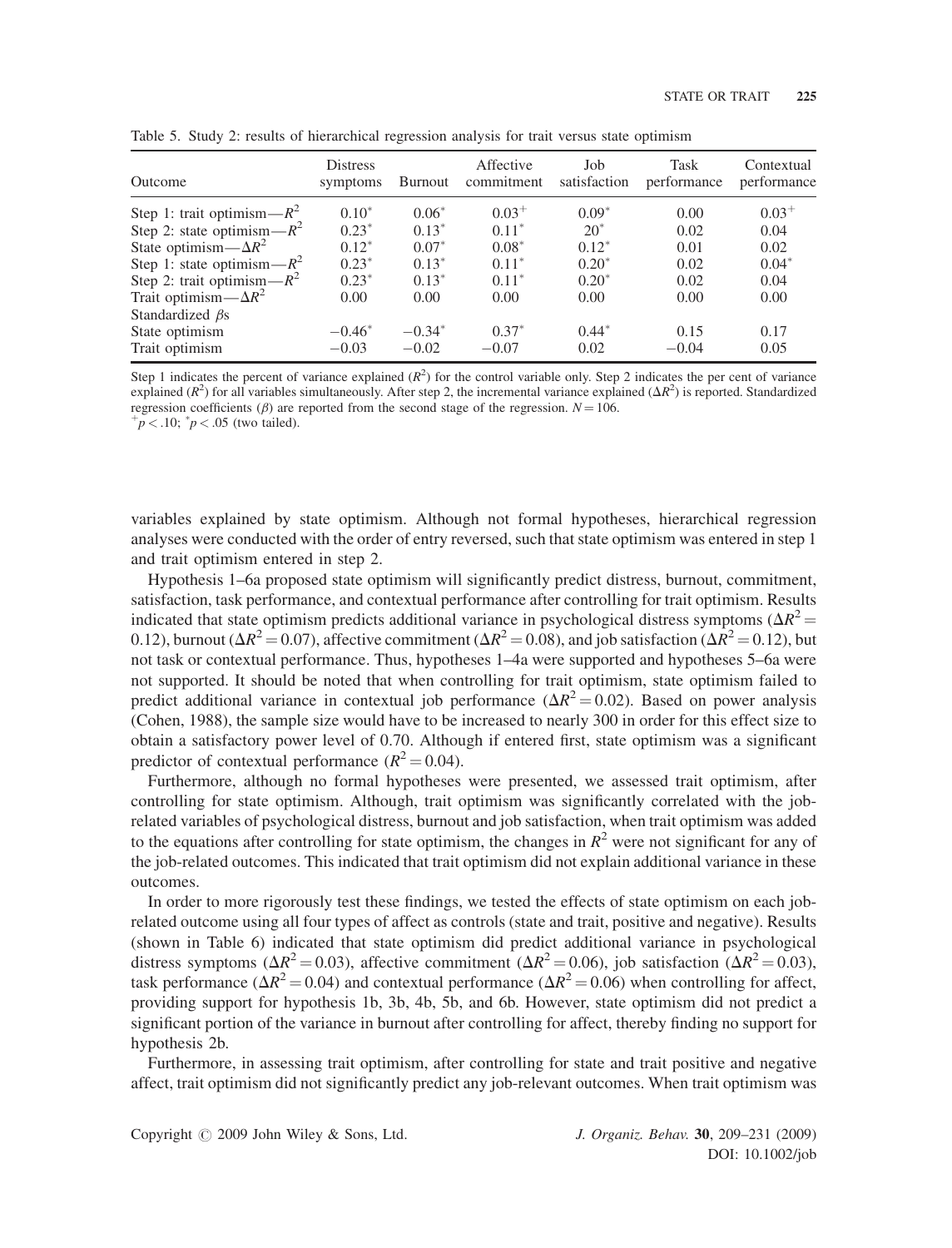|  | Table 6. Study 2: results of hierarchical regression analysis for state and trait optimism when controlling for affect |  |  |  |
|--|------------------------------------------------------------------------------------------------------------------------|--|--|--|
|  |                                                                                                                        |  |  |  |

| Outcome                       | <b>Distress</b><br>symptoms | Burnout     | Affective<br>commitment | Job        | Task<br>satisfaction performance | Contextual<br>performance |
|-------------------------------|-----------------------------|-------------|-------------------------|------------|----------------------------------|---------------------------|
| State optimism                |                             |             |                         |            |                                  |                           |
| Step 1: affect— $R^2$         | $0.42*$                     | $0.28*$     | $0.13*$                 | $0.28*$    | 0.02                             | 0.01                      |
| Step 2: state optimism— $R^2$ | $0.46*$                     | $0.29*$     | $0.18*$                 | $0.31*$    | 0.06                             | 0.07                      |
| State optimism $-\Delta R^2$  | $0.03*$                     | 0.01        | $0.06*$                 | $0.03*$    | $0.04*$                          | $0.06*$                   |
| Standardized $\beta$          |                             |             |                         |            |                                  |                           |
| Trait positive affect         | 0.11                        | $-0.20^*$   | 0.11                    | $0.19*$    | $-0.08$                          | 0.04                      |
| Trait negative affect         | $0.26*$                     | $0.24*$     | $-0.11$                 | $-0.07$    | $-0.05$                          | $-0.03$                   |
| State positive affect         | $-0.15^{+}$                 | $-0.13$     | $0.19^{+}$              | $0.19^{+}$ | $-0.18$                          | $-0.11$                   |
| State negative affect         | $0.34*$                     | $0.18^{+}$  | $0.24*$                 | $-0.16$    | 0.06                             | 0.13                      |
| State optimism                | $-0.23*$                    | $-0.11$     | $0.30*$                 | $0.22*$    | $0.26*$                          | $0.30^*$                  |
| Trait optimism                |                             |             |                         |            |                                  |                           |
| Step 1: affect— $R^2$         | $0.42*$                     | $0.28*$     | $0.13*$                 | $0.28*$    | 0.02                             | 0.01                      |
| Step 2: trait optimism— $R^2$ | $0.44*$                     | $0.28*$     | $0.13*$                 | $0.28*$    | 0.02                             | 0.03                      |
| Trait optimism $-\Delta R^2$  | 0.01                        | 0.00        | 0.00                    | 0.00       | 0.01                             | 0.02                      |
| Standardized $\beta$          |                             |             |                         |            |                                  |                           |
| Trait positive affect         | 0.11                        | $-0.23^*$   | 0.14                    | $0.21*$    | $-0.07$                          | 0.04                      |
| Trait negative affect         | $0.26*$                     | 0.25        | $-0.12$                 | $-0.08$    | $-0.05$                          | $-0.02$                   |
| State positive affect         | $-0.20^*$                   | $-0.17^{+}$ | $0.28*$                 | $0.25*$    | $-0.11$                          | $-0.04$                   |
| State negative affect         | $0.40*$                     | $0.22*$     | 0.15                    | $-0.22*$   | $-0.01$                          | 0.06                      |
| Trait optimism                | $-0.14$                     | 0.02        | 0.03                    | 0.06       | 0.11                             | 0.17                      |

Step 1 indicates the percent of variance explained ( $R^2$ ) for PA and NA only. Step 2 indicates the per cent of variance explained ( $R^2$ ) for all variables simultaneously. After step 2, the incremental variance explained  $(\Delta R^2)$  is reported for state or trait optimism. Standardized regression coefficients ( $\beta$ ) are reported from the second stage of the regression.  $N = 106$ .  $p < .10$ ;  $p < .05$  (two tailed).

added to the equations in which job-related outcomes were the dependent variables (see Table 6), the changes in  $R<sup>2</sup>$  were not significant, indicating that trait optimism did not explain additional variance in these outcomes.

### **Discussion**

Though ample research exists that examines the effects of trait optimism on health-related outcomes, to our knowledge no studies have looked at the effects of both state and trait optimism on job-related outcome variables. This study examined the organizational impact of both state and trait optimism. In it, we argue that although state and trait optimism may both have benefits through optimism's explanatory and self-regulatory nature, they should have different effects on job-related outcomes because of the context-specific nature of state optimism and the general nature of trait optimism. Thus, individuals feeling ''currently'' optimistic at work are more likely to reap the benefits of optimism in terms of shorter term work-related outcomes.

We tested our assertions in a rigorous manner in two studies. These studies were conducted to increase the validity and generalizability of our proposed theoretical relationships. The first study includes a sample ranging 261 to 772 and surveyed students employed in a variety of occupations. The second study assessed 106 newly hired employees within the context of a single organization and adds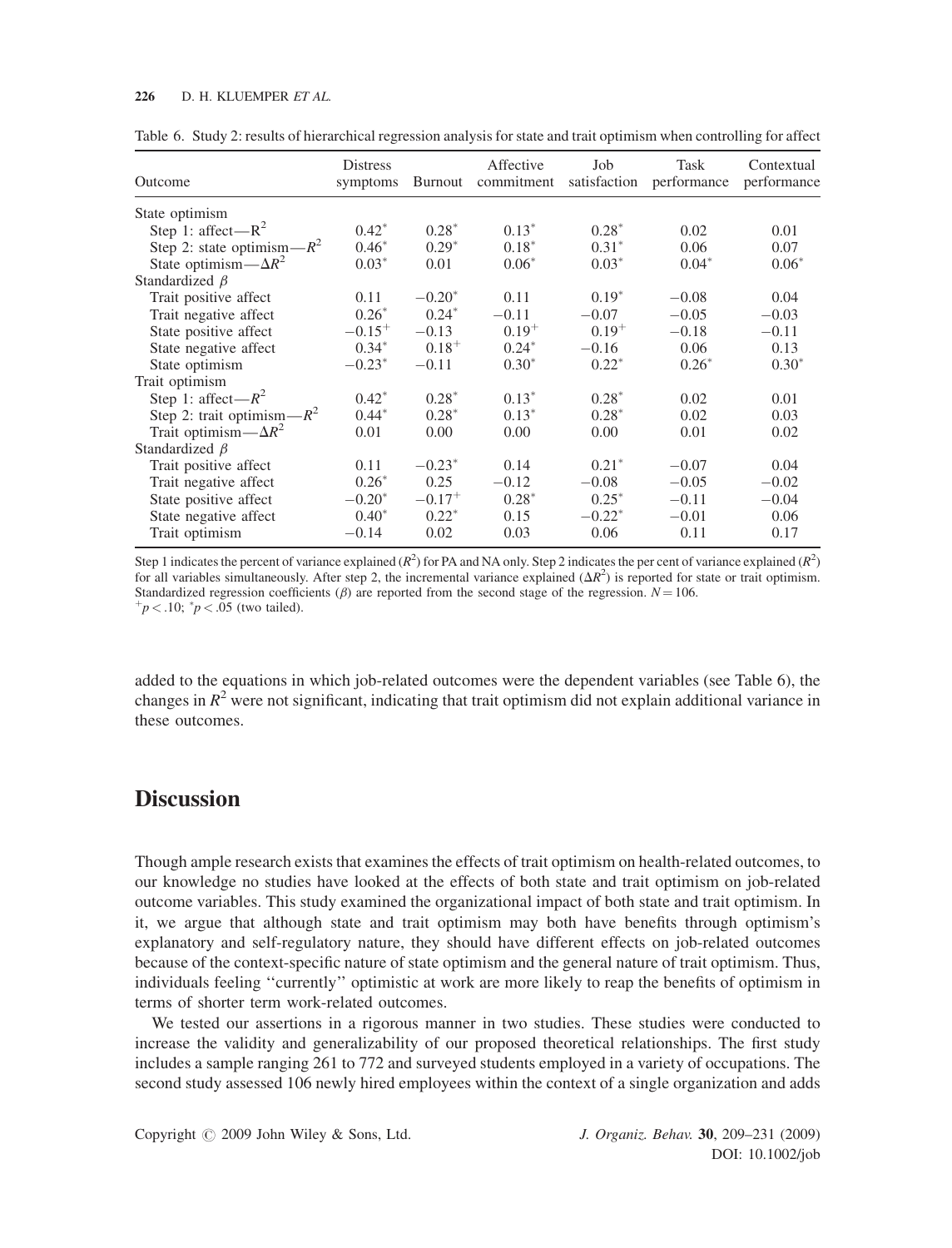to Study 1 by controlling for both state and trait positive and negative affect and adds supervisor ratings of task and contextual job performance.

In each of these studies, we conducted two sets of analyses. The first set of analyses controlled for trait optimism, while the second included positive and negative affect as control variables. In both studies, we found that when controlling for state optimism and affect separately, trait optimism did not substantially increase the variance explained in any of the job-related outcomes variables. However, state optimism generally accounted for additional variance the outcomes measures when controlling for trait optimism and all of the outcomes (except burnout in the field sample) when controlling for affect. In addition, Study 1 utilized confirmatory factor analysis to reveal the independent nature of state optimism from trait optimism and positive and negative affect.

From a theoretical perspective, our overall findings support the idea that more context-specific states relate more closely with context-specific outcomes. Additionally, these findings support the theoretical rationale that the explanatory nature and self-regulatory function of optimism influences more than health. Thus, when individuals feel optimistic at work or when they feel as though discrepancies between their current situation and their goals are possible to reduce, they will have more positive attitudes about work and exhibit more positive behaviors at work. Feeling generally optimistic may not impact these attitudes and behaviors because the more immediate state may override any potential impacts. In addition, despite suggestions that the relationship between optimism and outcomes may partially be due to state affect (Little, Gooty, & Nelson, 2007; Peterson, 2000; Salovey et al., 2000) and trait affect (Scheier et al., 1994), state optimism is unique from affect and predicts job-related outcomes even after accounting for state and trait positive and negative affect. Therefore, an important implication of this study is the significance of state optimism as a unique predictor of job-related outcomes above and beyond affect

These findings also illustrate the importance of state optimism in the workplace and support a management focus on increasing state optimism at work rather than hiring individuals who are generally optimistic. From a practical perspective, these findings tell managers that creating an environment which encourages optimism can have a great impact on many important job-related outcomes. Simply by increasing employees' optimism, managers may see increases in their commitment to the organization and satisfaction with the job as well as an increased job performance and citizenship behavior. Furthermore, this optimism may reduce psychological distress which can lead to negative health and performance consequences. Based on the breadth of outcomes associated with state optimism, managers may want to concern themselves with the level of optimism of subordinates in a wide range of situations.

### Limitations and future research

This study is not without limitations. First, some of the regressions involved in this study were subject to common method variance (CMV), though we made attempts to reduce the effects of CMV by collecting data at multiple points in time in multiple studies and through the use of objective task performance and supervisor ratings of task and contextual performance (Spector, 2006). In addition, Spector (2006) suggests controlling for negative affect in some situations in an effort to remove its potentially biasing effect. In the current study, negative affect was controlled based on theoretical reasons, thereby providing the added benefit of reducing CMV. In order to further minimize the impact of CMV future research should utilize additional methods of measurement such as attendance, turnover, and objective measures of actual job performance.

The non-experimental nature of the data provides limitations to predictions of causality. For example, it could be argued that being satisfied with one's job may lead to increased state optimism.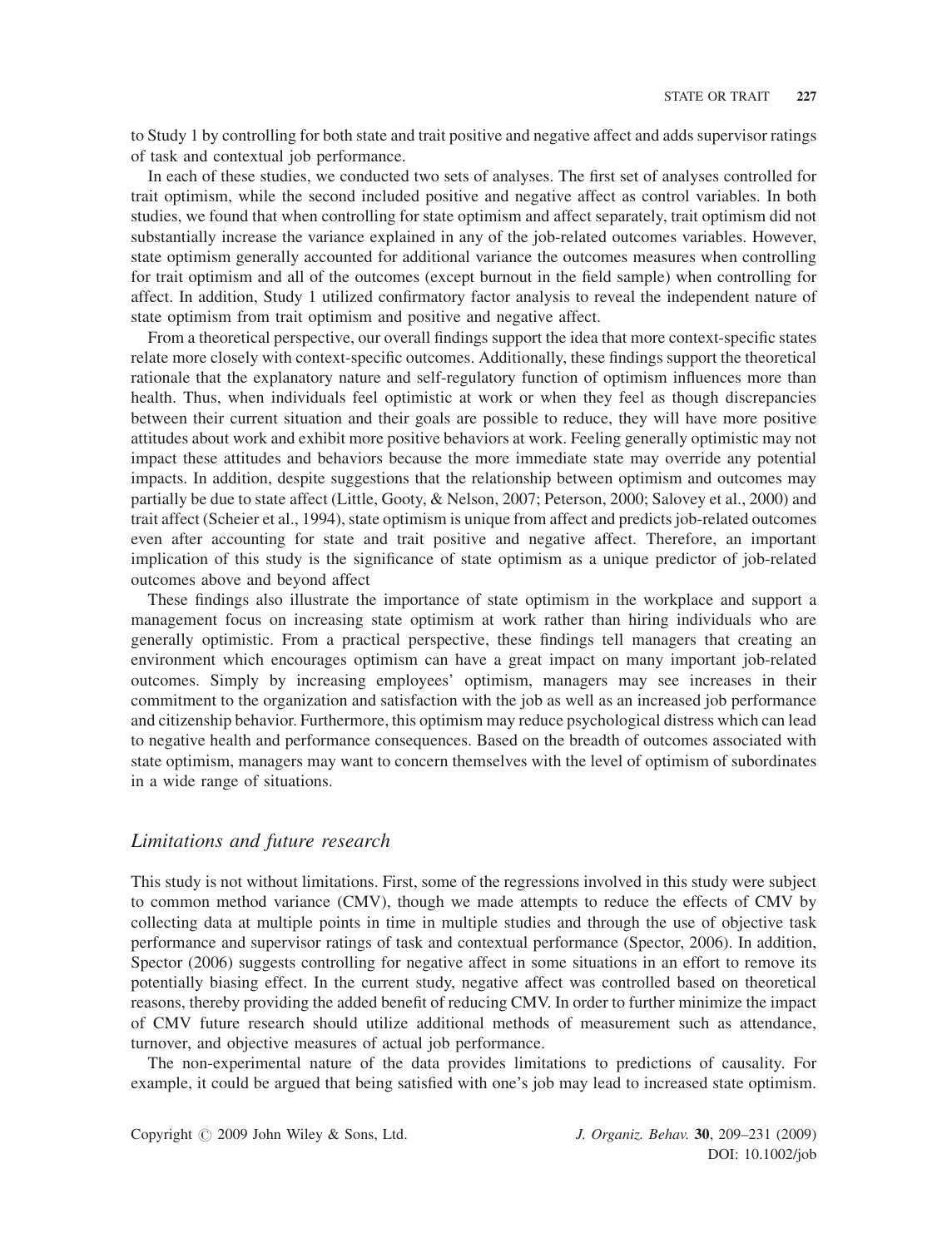Collecting data at two points in time reduced some of the problems with this design; however, a longitudinal and/or experimental design is recommended for future studies to improve upon this limitation. Additionally, assessing optimism longitudinally provides opportunities to assess trait optimism over time. Seligman (1998) found that optimistic sales workers outsold pessimists by 21 per cent during the first year, and outsold pessimists by 57 per cent in the second year. Thus, it stands to reason that the impact of the more distal trait optimism may have a larger impact on organizational outcomes over a longer time period, even when state optimism has lost its impact.

Future research should also explore the antecedents of state optimism as well as the causal mechanism underlying these relationships. For example, Sethi & Seligman (1993) found that optimism changes as a result of the influence others have on them in their church. Also, more optimistic leaders have more optimistic followers (Wunderley et al., 1998), indicating that leaders can diffuse optimism into the workforce (Luthans, 2002b). Can optimism be increased through training, supervisor interactions, peer support, or organizational culture? Future research should determine what strategies can be employed so that optimism can be increased in the workplace.

The results of this study suggest that state optimism is important on the job. The variety of job-related outcomes assessed in this study provides a more broad understanding of optimism as important in multiple aspects of the job. State optimism was also shown to be more valid than trait optimism based on the proximal and context specific nature of the study design. In addition, state optimism demonstrated incremental prediction of job-related outcomes even when controlling for state and trait positive and negative affect. Based on our findings, we are quite ''optimistic'' about the future of optimism as a central concept for POB.

### Author biographies

Donald H. Kluemper is an Assistant Professor and Robert and Patricia Hines Professor in the Rucks Department of Management at Louisiana State University. He obtained his Ph.D. in Management from Oklahoma State University in 2006. His research interests are emotional intelligence, POB/ scholarship, and employment selection.

Laura M. Little received her Ph.D. in Management from Oklahoma State University in 2007 and is now an Assistant Professor of Management at the University of Georgia. Her research interests include affect and emotions, attachment styles, motivation and leadership at work.

Timothy DeGroot is an Associate Professor and Department Chair at Midwestern State University. He received his Ph.D. in Management from the University of Florida in 1997. His research interests are in employee selection, leadership, and emotions.

### References

Allen, N. J., & Meyer, J. P. (1990). The measurement and antecedents of affective, continuance and normative commitment to the organization. Journal of Occupational Psychology, 63, 1–18.

Allen, N. J., & Meyer, J. P. (1996). Affective, continuance, and normative commitment to the organization: An examination of construct validity. Journal of Vocational Behavior, 49, 252–276.

Copyright  $\odot$  2009 John Wiley & Sons, Ltd. J. Organiz. Behav. 30, 209–231 (2009)

DOI: 10.1002/job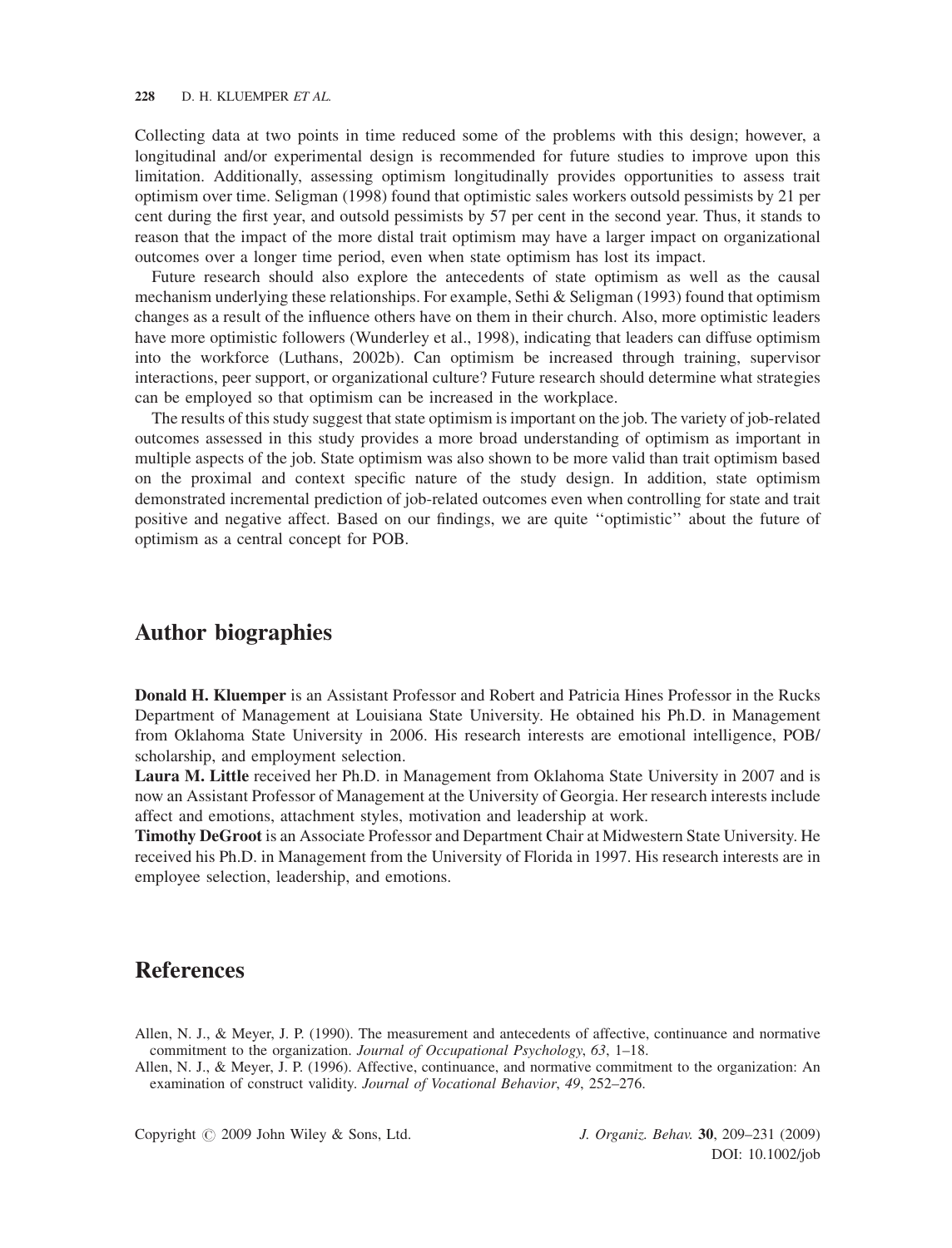- Al-Mashaan, O. (2003). Associations among job satisfaction, optimism, pessimism, and psychosomatic symptoms for employees in the government sector in Kuwait. Psychological Reports, 93, 17–25.
- Aspinwall, L., & Taylor, S. (1992). Modeling cognitive adaptations: A longitudinal investigation of the impact of individual differences and coping on college adjustment and performance. Journal of Personality and Social Psychology, 63, 989–1003.
- Begle, T., Lee, C., & Czajka, J. (2000). The relationship between Type A behavior and optimism with job performance and blood pressure. Journal of Business and Psychology, 15, 215–227.
- Benkoff, B. (1997). Disentangling organizational commitment: The dangers of the OCQ for research policy. Personnel Review, 26, 114–136.
- Billings, D., Folkman, S., Acree, M., & Moskowitz, J. (2000). Coping and physical health during caregiving: The roles of positive and negative affect. Journal of Personality & Social Psychology, 79, 131–142.
- Borman, W., & Motowidlo, S. (1993). Expanding the criterion domain to include elements of contextual performance. In N. Schmitt, & W. Borman (Eds.), Personnel selection. San Francisco, CA: Jossey-Bass. Frontiers Series.
- Brief, A., & Motowidlo, S. (1986). Prosocial organizational behaviors. Academy of Management Review, 11, 710– 725.
- Buchanan, G. M., & Seligman, M. E. P. (1995). Explanatory style. Hillsdale, NJ, England: Lawrence Erlbaum Associates, Inc.
- Cameron, K., & Caza, A. (2004). Contributions to the discipline of positive organizational scholarship. American Behavioral Scientist, 47, 731–739.
- Cameron, K., Dutton, J., & Quinn, R. (2003). Positive organizational scholarship: Foundations of a new discipline. San Francisco: Berrett-Koehler.
- Carver, C., & Scheier, M. (1981). Attention and self-regulation: A control theory approach to human behavior. New York: Springer-Verlag.
- Carver, C., & Scheier, M. (2002). Optimism. In C. R. Snyder, & S. Lopez (Eds.), Handbook of positive psychology (pp. 231–242.) Oxford, UK: Oxford University Press.
- Chemers, M., Watson, C., & May, S. (2000). Dispositional affect and leaderskop effectiveness. A comparison of self-esteem, optimism, and efficacy. Personality and Social Psychology Bulletin, 26, 267–277.
- Cohen, J. (1988). Statistical power analysis for the behavioral sciences(2nd ed.). Hillsdale, NJ: Lawrence Erlbaum Associates.
- Cohen, S., Doyle, W. J., Skoner, D. P., Fireman, P., Gwaltney, J. M., & Newsom, J. T. (1995). State and trait negative affect as predictors of objective and subjective symptoms of respiratory viral infections. Journal of Personality and Social Psychology, 68, 159–169.
- Coleman, V., & Borman, W. (2000). Investigating the underlying structure of the citizenship performance domain. Human Resource Management Review, 10, 25–44.
- Dember, W., & Brooks, J. (1989). A new instrument for measuring optimism and pessimism: Test-retest reliability and relations with happiness and religious commitment. Bulleting of the Psychonomic Society, 27, 365–366.
- Derogatis, L. R., & Cleary, P. A. (1977). Factorial invariance across gender for the primary symptom dimensions of the SCL-90. British Journal of Social & Clinical Psychology, 16, 347–356.
- Erez, A., & Isen, A. M. (2002). The influence of positive affect on the components of expectancy motivation. Journal of Applied Psychology, 87, 1055–1067.
- Erickson, R. J., & Ritter, C. (2001). Emotional labor, burnout, and inauthenticity: Does gender matter? Social Psychology Quarterly, 64, 146–163.
- Field, N. (2004). Optimism, coping, social support and romantic relationship satisfaction: A mediational analysis. Dissertation Abstracts International, 64(7-B), 3581.
- Ganster, D. C., & Schaubroeck, J. (1991). Work stress and employee health. Journal of Management, 17, 235–271.
- George, J. (1991). State or trait: Effects of positive mood on prosocial behaviors at work. Journal of Applied Psychology, 76, 299–307.
- George, J., & Brief, A. (1992). Feeling good-doing good: A conceptual analysis of the mood at workorganizational spontaneity relationship. Psychological Bulletin, 112, 310–329.
- Graham, J. (1986). Organizational citizenship behavior informed by political theory. Paper presented at the annual meeting of the Academy of Management, Chigago, IL.
- Hackman, J. R., & Oldham, G. R. (1975). Job diagnostic survey, reliability & validity for job reassignment & job change effects evaluation. Journal of Applied Psychology, 60, 159–170.
- Hoekman, K., McCormick, J., & Barnett, K. (2005). The important role of optimism in a motivational investigation of the education of gifted adolescents. Gifted Child Quarterly, 49, 99–110.

Copyright  $\odot$  2009 John Wiley & Sons, Ltd. J. Organiz. Behav. 30, 209–231 (2009)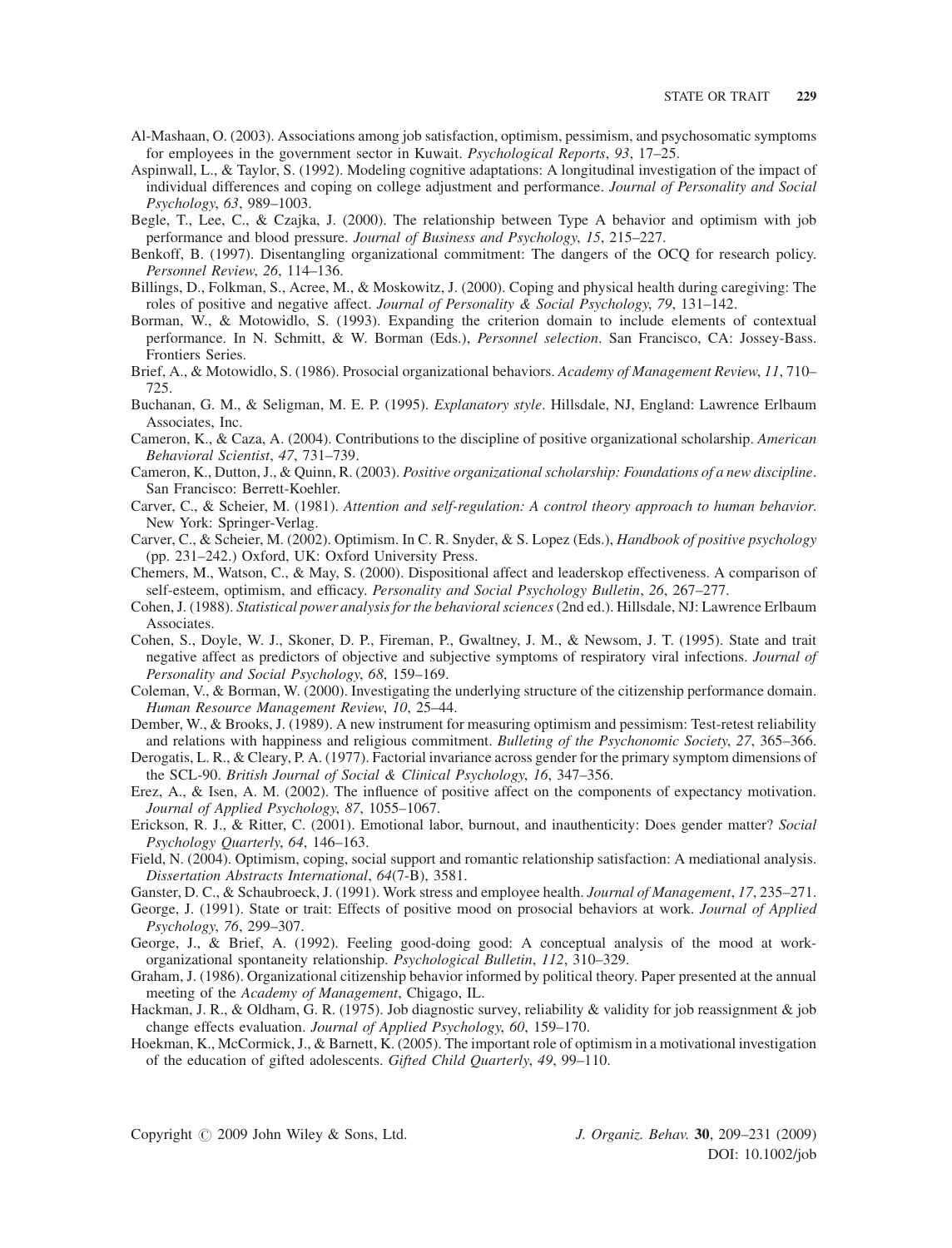- Ivancevich, J. M., & Matteson, M. (1980). Stress and work: A managerial perspective. Glenview: IL: Scott-Foresman.
- Lee, C., Ashford, S., & Jamieson, L. (1993). The effects of type A behavior dimensions and optimism on coping strategy, health, and performance. Journal of Organizational Behavior, 14, 143–157.
- Leung, B., Moneta, G., & McBride-Chang, C. (2005). Think positively and feel positively: Optimism and life satisfaction in late life. International Journal of Aging & Human Development, 16, 335–365.
- Little, L. M., Gooty, J., & Nelson, D. L. (2007). Measurement of positive organizational behavior constructs. In Nelson, D. L. & Cooper C. L. (Eds.), Positive organizational behavior: Accentuating the positive at work. Thousand Oaks, CA: Sage Publications.
- Locke, E. A. (1976). The nature and causes of job satisfaction. In M. D. Dunette (Ed.), *Handbook of Industrial and* Organizational Psychology. Chichester, UK: John Wiley.
- Luthans, F. (2002a). The need for and meaning of positive organizational behavior. Journal of Organizational Behavior, 23, 695–706.
- Luthans, F. (2002b). Positive organizational behavior: Developing and managing psychological strengths. Academy of Management Executive, 16, 57–75.
- Luthans, F. (2003). Positive organizational behavior (POB): Implications for leadership and HR development and motivation. In R. M. Steers, L. W. Porter, & G. A. Begley (Eds.), Motivation and leadership at work (pp. 187– 195.) New York: McGraw-Hill/Irwin.
- Luthans, F., & Jensen, S. M. (2002). Hope: A new positive strength for human resource development. Human Resource Development Review, 1, 304–322.
- Luthans, F., & Youssef, C. (2007). Emerging positive organizational behavior. Journal of Management, 33, 321– 349.
- Maslach, C., & Jackson, S. E. (1981). The measurement of experienced burnout. Journal of Occupational Behaviour, 2, 99–113.
- Montgomery, R., Haemmerlie, F., & Ray, D. (2003). Psychological correlates of optimism in college students. Psychological Reports, 92, 545–547.
- Mowday, R. T., Porter, L. W., & Steers, R. M. (1982). Employee-organization linkages: The psychology of commitment, absenteeism, and turnover. New York: Academic Press.
- Nelson, D. & Cooper C. L. (Eds.). (2007). Positive organizational behavior: Accentuating the positive at work. Thousand Oaks, CS: Sage.
- Nes, L., & Segerstrom, S. (2006). Dispositional optimism and coping: A meta-analytic review. *Personality and* Social Psychology Review, 10, 235–251.
- Organ, D. (1977). A reappraisal and reinterpretation of the satisfaction-cause-performance hypothesis. Academy of Management Review, 2, 46–53.
- Organ, D. (1988). Organizational citizenship behavior: The good soldier syndrome. Lenington, MA: Lexington Books.

Parasuraman, S., & Allutto, J. A. (1984). Sources and outcomes of stress in organizational settings: Toward development of a structural model. Academy of Management Journal, 27, 330–350.

- Peterson, C. (2000). The future of optimism. American Psychologist, 55, 44–55.
- Salovey, P., Rothman, A., Detweiler, J., & Steward, W. (2000). Emotional states and physical health. American Psychologist, 55, 110–121.
- Scheier, M., & Carver, C. (1987). Dispositional optimism and physical well-being: The influence of generalized outcome expectancies on health. Journal of Personality, 55, 169–210.
- Scheier, M., Matthewe, K., Owens, J., Magovern, G., Lefebvre, R., Abbott, R., et al. (1989). Dispositional optimism and recovery from coronary artery bypass surgery: The beneficial effects on physical and psychological well-being. Journal of Personality and Social Psychology, 57, 1024–1040.
- Scheier, M., & Carver, C. (1985). Optimism, coping, and health: Assessment and implications of generalized outcome expectancies. Health Psychology, 4, 219–247.
- Scheier, M., & Carver, C. (1992). Effects of optimism on psychological and physical well-being: Theoretical overview and empirical update. Cognitive Therapy and Research, 16, 201–228.
- Scheier, M., Carver, C., & Bridges, M. (1994). Distinguishing optimism from neuroticism (and trait anxiety, selfmastery, and self-esteem): A reevaluation of the life orientation test. Journal of Personality and Social Psychology, 67, 1063–1078.
- Seligman, M. (1998). Learned optimism. New York: Pocket Books.

Sethi, S., & Seligman, M. (1993). Optimism and fundamentalism. Psychological Science, 4, 256–259.

Shirom, A. (1989). Burnout in work organizations. In L. Cooper, & I. T. Robertson (Eds.), International review of industrial and organizational psychology. Chichester, UK: John Wiley.

Copyright  $\odot$  2009 John Wiley & Sons, Ltd. J. Organiz. Behav. 30, 209–231 (2009)

DOI: 10.1002/job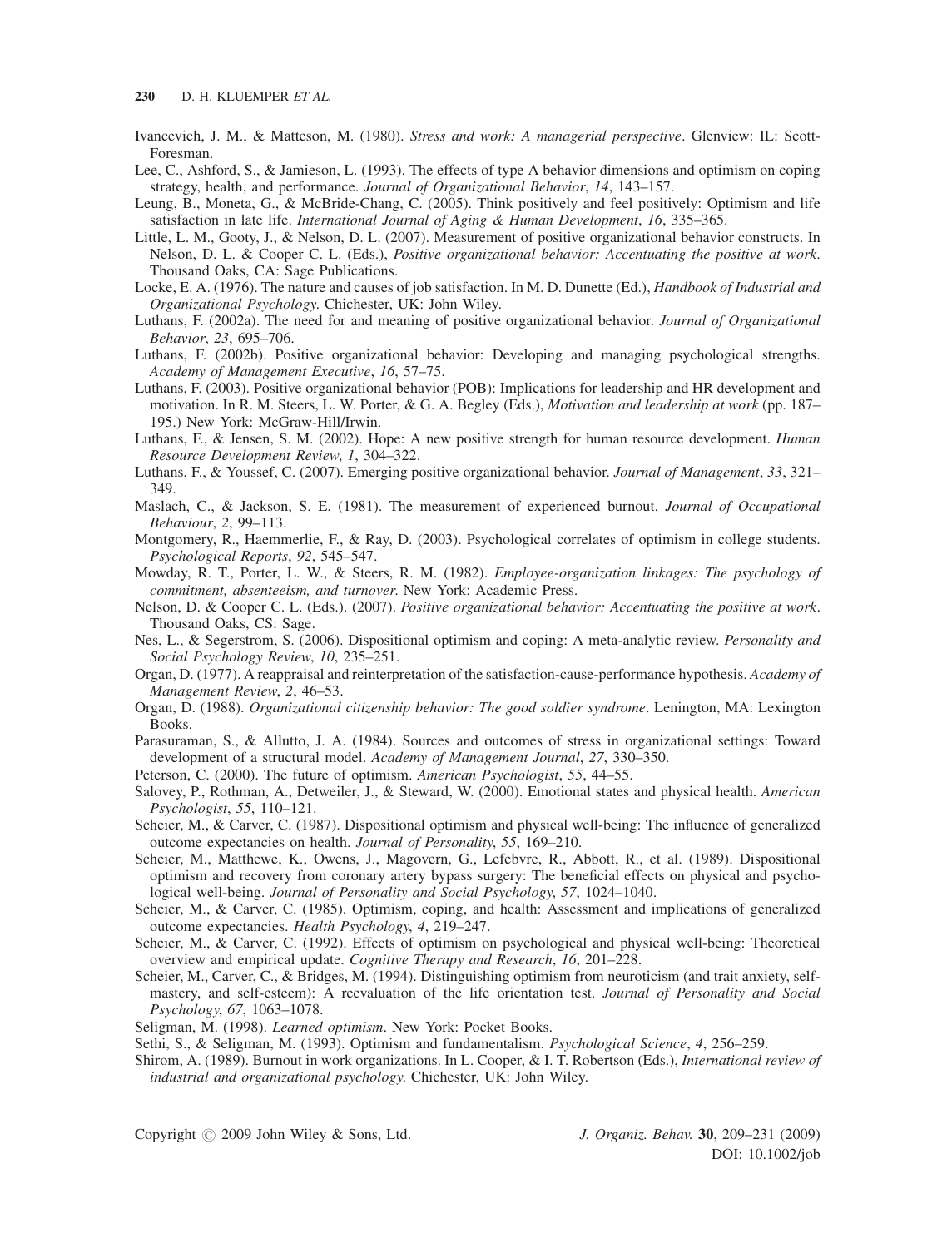- Smith, C., Organ, D., & Near, J. (1983). Organizational citizenship behavior: Its nature and antecedents. *Journal of* Applied Psychology, 68, 653–663.
- Somers, M. J. (1995). Organizational commitment, turnover, and absenteeism: An examination of direct and interaction effects. Journal of Organizational Behavior, 16, 49–58.
- Spector, P. E. (2006). Method variance in organizational research: Truth or urban legend. Organizational Research Methods, 9, 221–232.
- Tiger, L. (1979). Optimism: The biology of hope. New York: Simon & Schuster.
- Trunzo, J. J., & Pinto, B. M. (2003). Social support as a mediator of optimism and distress in breast cancer survivors. Journal of Consulting and Clinical Psychology, 71, 805–811.
- Watson, D., Clark, L. A., & Tellegen, A. (1988). Development and validation of brief measures of positive and negative affect: The PANAS scales. Journal of Personality and Social Psychology, 54, 1063–1070.
- Weisse, C. S. (1992). Depression and immunocompetence: A review of the literature. *Psychological Bulletin*, 111, 475–489.
- Werenfels, P. (2006). Effects of optimism on goal-setting performance. Dissertation Abstracts International, 66(7-B), 3988.
- Wright, T. A. (1997). Time revisited in organizational behavior. Journal of Organizational Behavior, 18, 201–204.
- Wright, T. A. (2003). Positive organizational behavior: An idea whose time has truly come. Journal of Organizational Behavior, 24, 437–442.
- Wright, T. A. (2007). A look at two methodological challenges for scholars interested in positive organizational behavior. In Nelson, D. L. & Cooper C. L. (Eds.), Positive Organizational behavior: Accentuating the positive at work. Thousand Oaks, CA: Sage Publications.
- Wright, T. A., Cropanzano, R., & Meyer, D. G. (2004). State and trait correlates of job performance: A tale of two perspectives. Journal of Business and Psychology, 18, 365–383.
- Wunderley, L., Reddy, W., & Dember, W. (1998). Optimism and pessimism in business leaders. Journal of Applied Social Psychology, 28, 751–760.